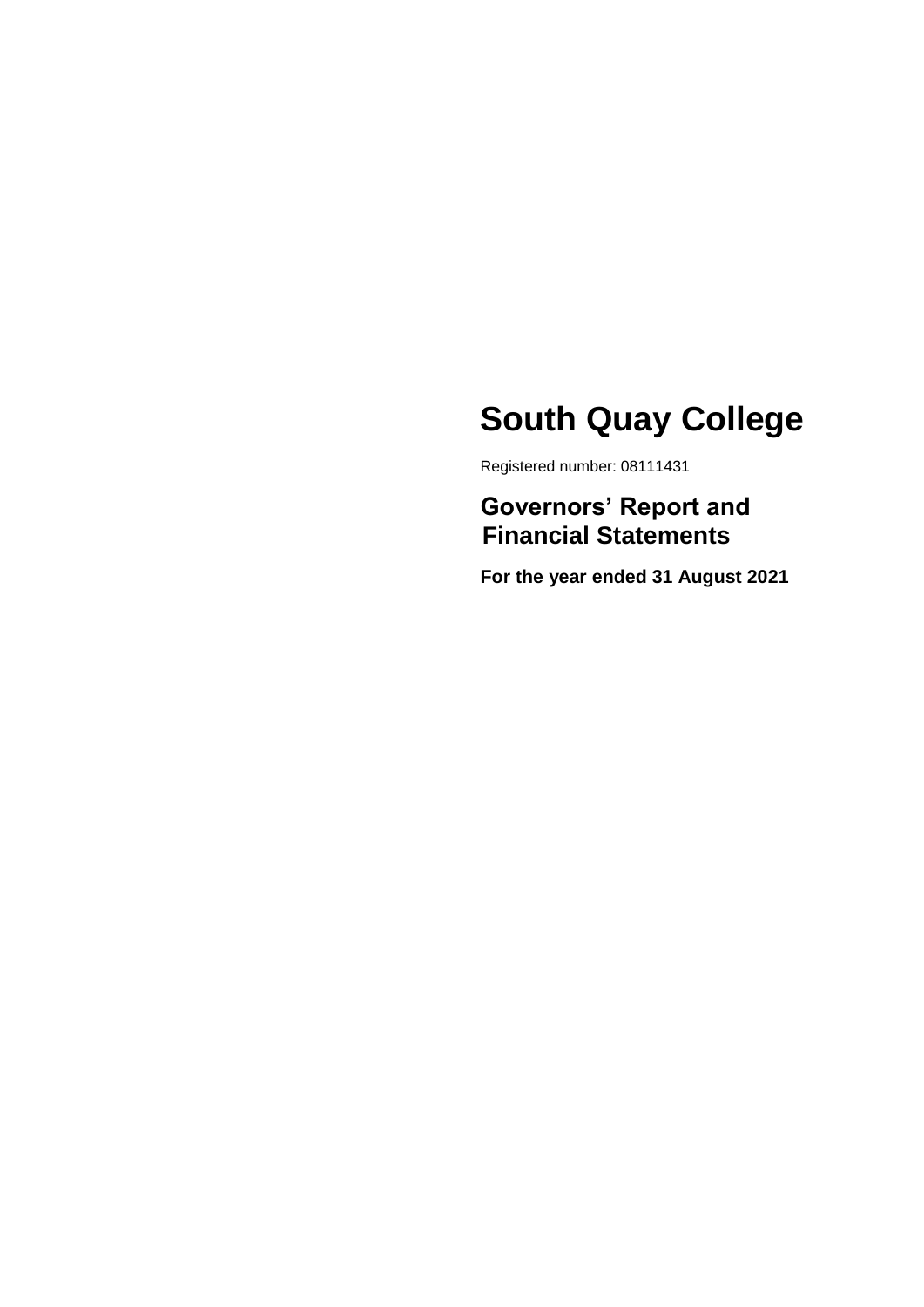## **Contents**

| Reference and Administrative Details                              | 1         |
|-------------------------------------------------------------------|-----------|
| Governors' Report                                                 | $2 - 8$   |
| Governance Statement                                              | $9 - 11$  |
| Statement on Regularity, propriety and Compliance                 | 12        |
| Governors' Responsibilities Statement                             | 13        |
| <b>Independent Auditors Report</b>                                | $14 - 16$ |
| Independent Reporting Accountant's Assurance Report on Regularity | 17        |
| <b>Statement of Financial Activities</b>                          | 18        |
| <b>Balance Sheet</b>                                              | 19        |
| <b>Statement of Cash Flows</b>                                    | 20        |
| Notes to the Financial Statements                                 | $21 - 35$ |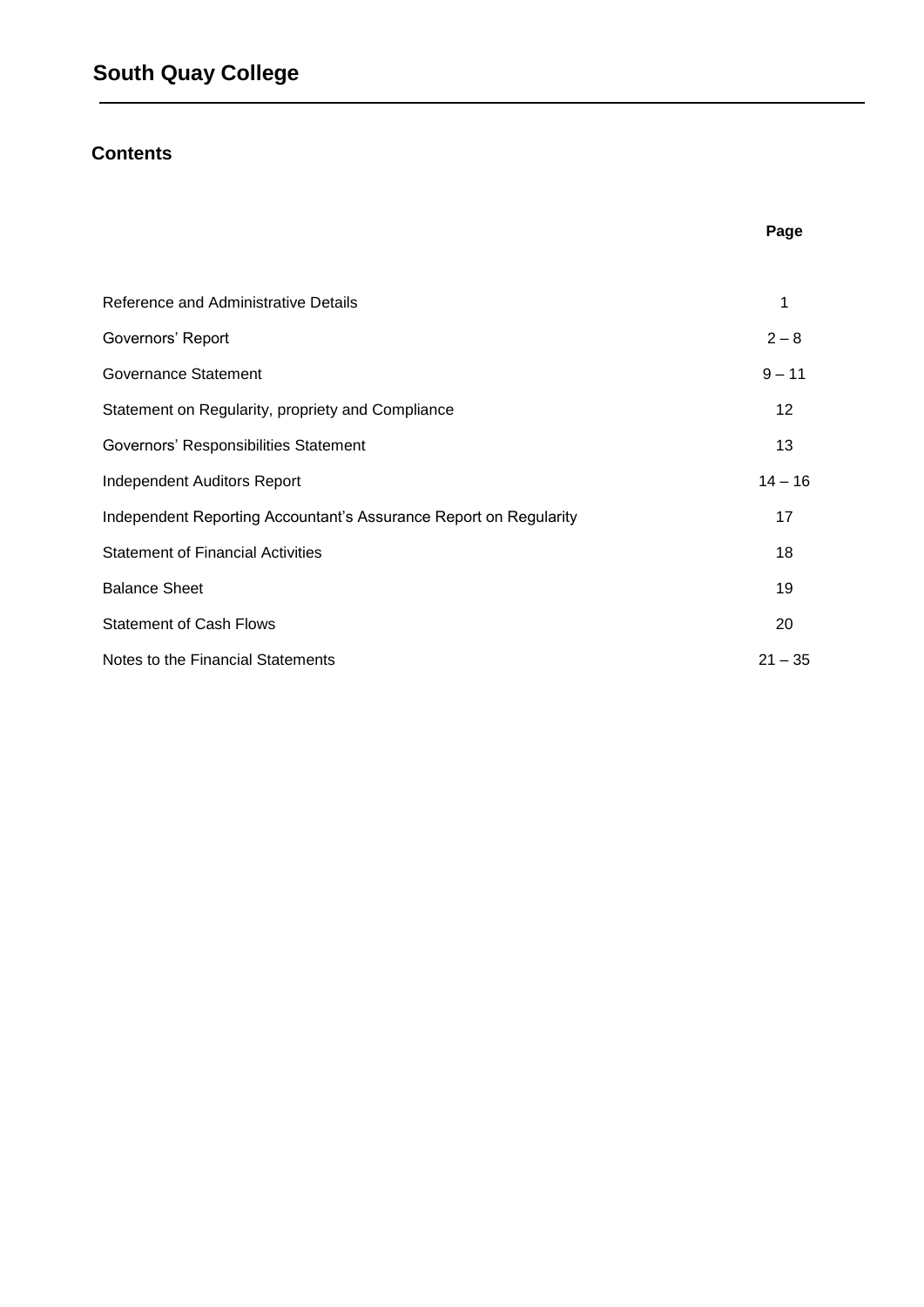### **Reference and Administrative details**

The Governors (who are also directors of the charity for the purposes of the Companies Act and trustees for the purposes of Charity Law) present their annual report together with the audited financial statements of South Quay College (the academy) for the period ended 31 August 2021. The Governors confirm that the Annual Report and financial statements of the Academy Trust comply with the current statutory requirements, the requirements of the Academy's governing document and the provisions of the Statement of Recommended Practice (SORP), Charities SORP (FRS 102).

#### **Members**

Simon Appleby Matt Baird Stuart Beck Jacqui Driver Rupert Edwards Tim Watts

#### **Governors (Trustees)**

Simon Appleby (chair) (\*) Stuart Beck Iain Cameron Nicola Christie Matt Davison Emmanuel Ofosu-Appiah Verity Wythe (\*)

\* Members of the Finance Committee

#### **Company registered number**  08111431

**Registered office**  32 Mastmaker Court, Mastmaker Road, London E14 9UB

## **Senior Management Team**

Principal and Accounting Officer – M Nirsimloo

#### **Independent Auditor**

Mazars LLP, 6 Sutton Plaza, Sutton Court Road, Sutton, Surrey SM1 4FS

#### **Bankers**

National Westminster Bank, P O Box 282, 216 Bishopsgate, London EC2M 4QB

### **Solicitors**

Flint Bishop LLP, St Michael's Court, St Michael's Lane, Derby DE1 3HQ Bates Wells & Braithwaite London LLP, 10 Queen Street Place, London EC4R 1BE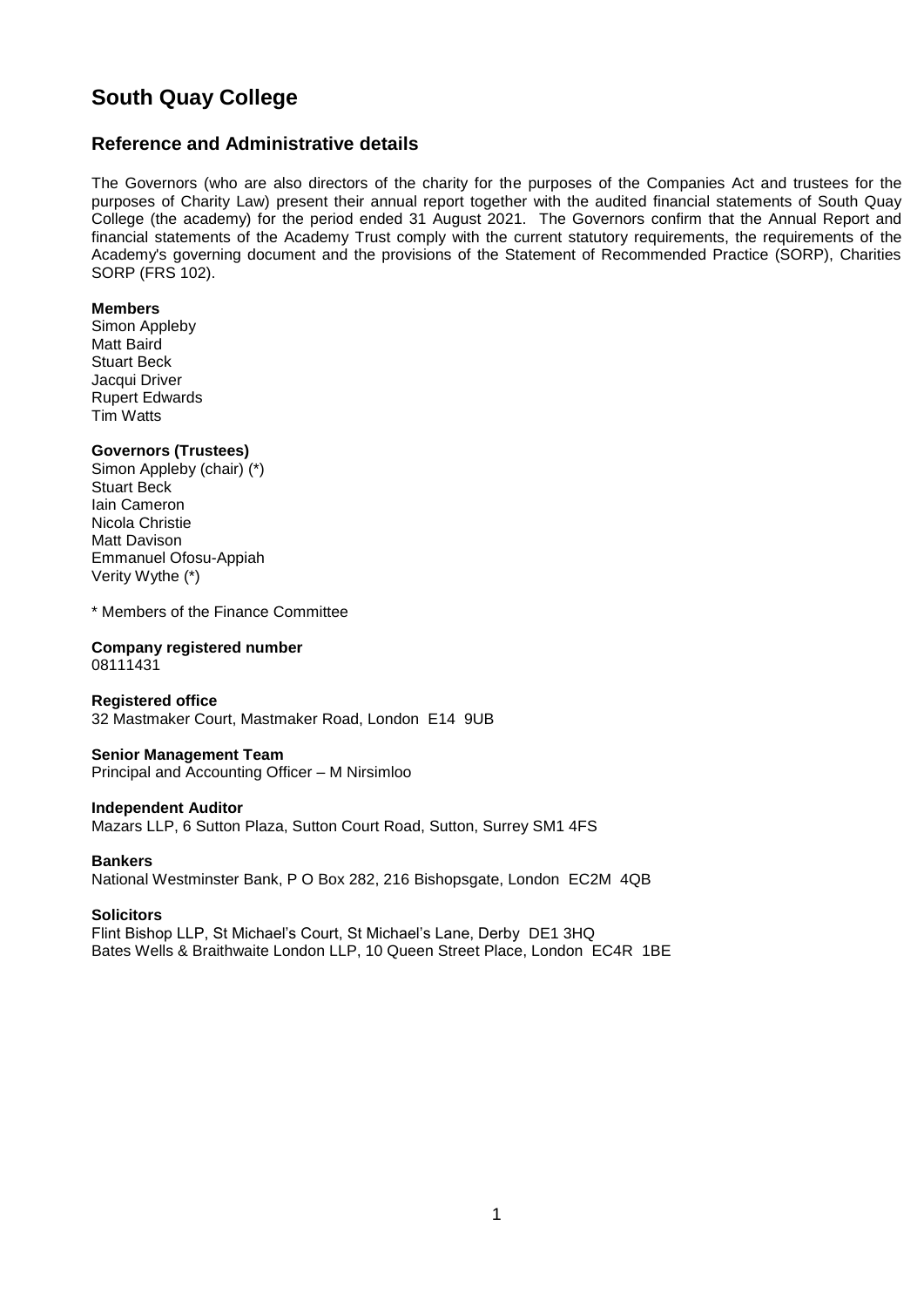### **Governors' Report**

The Governors present their annual report together with the financial statements and auditor's report of the charitable company for the period 1 September 2020 to 31 August 2021. The annual report serves the purposes of both a Governors' report, and a Directors' report under company law.

The Academy Trust operates a Free School, Alternate Provision academy for pupils aged 14 to 16 serving a catchment area in London, principally East London. In the year 2020/21 the academy had a total of 72 learners (9 year 9, 32 year 10 and 31 year 11).

### **STRUCTURE, GOVERNANCE AND MANAGEMENT**

#### **Constitution**

The Academy Trust was incorporated as a company limited by guarantee on 19 June 2012, is registered in England and Wales and is an exempt charity. The Academy Trust is constituted under a Memorandum of Association and commenced trading on 1 September 2012.

#### **Members' liability**

The Members of the Academy Trust guarantee to contribute an amount not exceeding £10 to the assets of the charity in the event of winding up.

#### **Governors' indemnities**

The Governors have liability insurance in place during the year with a limit of indemnity of £10,000,000.

#### **Method of recruitment and appointment or election of Governors**

The Governors are directors of the company for the purposes of the Companies Act 2006.

The members may appoint up to six Governors and the Governors may appoint up to three Co-opted Governors. The maximum term of office for any Governor will be four years, except that this time limit does not apply to the Principal, who is treated as being an ex officio Governor. Governors are appointed based on the skills that they will bring to the governing body or by election.

The Governors in office during the period ended 31 August 2021 are listed on page 1.

### **Policies and Procedures Adopted for the Induction and training of Governors**

The number of Governors allows for a tailored induction to be carried out specifically to the individual. Each new board member is provided with extensive information relating to South Quay College; the roles and responsibilities of Governors and Directors. Each Governor is then offered an induction pack. Other training is carried out tailored to their knowledge and experience. There are also various opportunities throughout the year for Governors to participate in school visits, events/meetings. For example, Governors have accessed on-line training on Prevent and Safeguarding and a lead Governor for Safeguarding has attended a Safeguarding-training course. Governors are also trained in Appeals and exclusions.

### **Organisational structure**

During the period under review, the Governors held four formal meetings. All Governors are provided with copies of policies, procedures, minutes, accounts, budgets, plans and other documents that they will need to undertake their role as Governors. The committees of the Governing Body comprise the Finance Committee, which reports to the Board on Finance, Audit, Personnel and Premises matters; the Standards Committee, which has responsibility for monitoring academic standards; and the Safeguarding Committee. There is not a separate Audit committee as those responsibilities are fulfilled by the Finance Committee reporting to the full Board.

For the period 1 September 2020 to 31 August 2021, the Senior Leadership Team comprised the Principal and three Assistant Principals. For this period, the Principal was also the Accounting Officer. The Senior Leadership Team is responsible for the day-to-day running of South Quay College and the authorisation of spending within agreed budgets.

The setting of pay and remuneration of the key management is by reference to the Teacher's Pay Scales and similar sized Academies.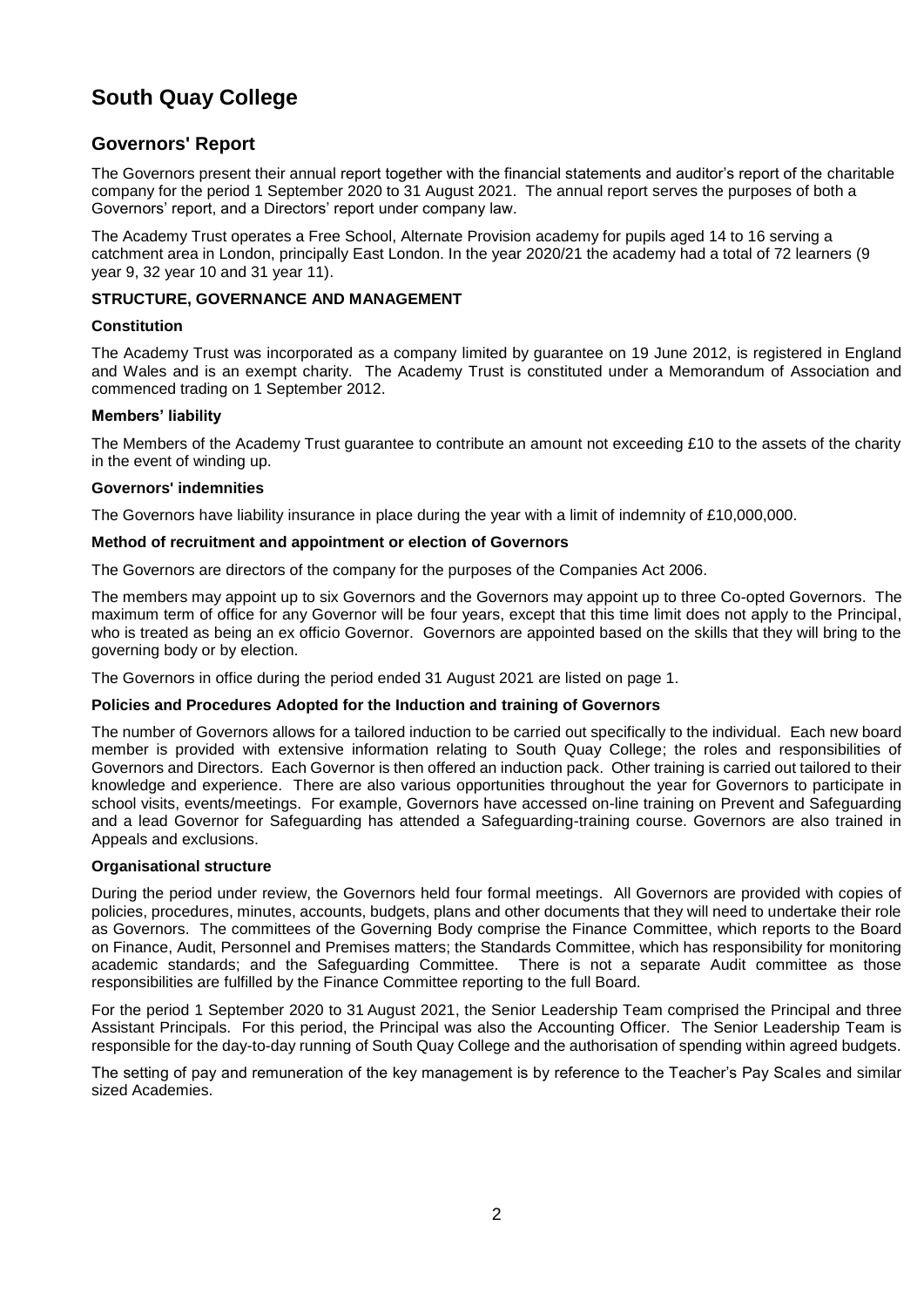### **Governors' Report (continued)**

### **OBJECTIVES AND ACTIVITIES**

### **Charitable Objects**

The principal object and aim of the charitable company is the operation of South Quay College to provide Alternative Provision education to those aged 14 to 16 years of age.

### **Mission and intended impact**

South Quay College's mission is to prepare and progress disadvantaged and disengaged young people, aged 14-19, in East London and surrounding boroughs, into sustained education or employment. This is achieved through provision of recruitment, information advice and guidance (IAG), mentoring, education, training and employment services targeted at NEET (Not in Education, Employment or Training) young people and those at risk of becoming NEET.

South Quay College works primarily with some of the most disengaged young people in Tower Hamlets and surrounding East London Boroughs; consistently delivering positive and sustainable outcomes for these individuals.

We support those who are most in need – isolated individuals who lack the skills and support to access opportunities to break out of poverty and improve their quality of life. Our service-users often have multiple safeguarding needs including: being in care/care-leavers, young people at risk of sexual exploitation, ex-offenders, those involved in local gang culture, those with substance misuse issues, physical or mental health problems and learning difficulties, and people who have experienced domestic abuse. Many of our beneficiaries have been excluded from mainstream schools or services and lack confidence and skills to progress towards a better future.

#### **Objectives, Strategies and Activities**

The Academy's aim is to provide high quality services to those in need of alternative provision education, providing wrap around support and services and safeguarding. Given the Academy Trust is seven years old, the priority is to grow the provision, improve the quality and link with industry and commerce to offer curriculums that will increase chances of our learners' employment prospects and ensure there are clear progression routes for every service user.

The main objectives of the Academy Trust during the period ended 31st August 2021 are summarised below, to:

- ensure that every learner enjoys the same high quality education in terms of resourcing, tuition and care;
- raise the standard of attendance and educational achievement of all pupils;
- improve the effectiveness of the Single Academy Trust by keeping the curriculum and organisational structure under continual review;
- provide value for money for the funds expended;
- comply with all appropriate statutory and curriculum requirements.

### **Equal Opportunities Policy**

The Governors recognise that equal opportunities should be an integral part of good practice within the workplace. The Academy Trust has established equal opportunities in all aspects of its activities including creating a working environment in which the contribution and needs of all people are fully valued.

### **Public benefit**

South Quay College was set up to ensure that its activities contribute significantly to the lives of those we work with and specifically within the local areas in which those activities are undertaken. All our activities are directed towards having a lifelong impact on the local area and these activities are undertaken to further our charitable purposes for the public benefit. The examples below are a testament of our commitment to the public benefit requirement.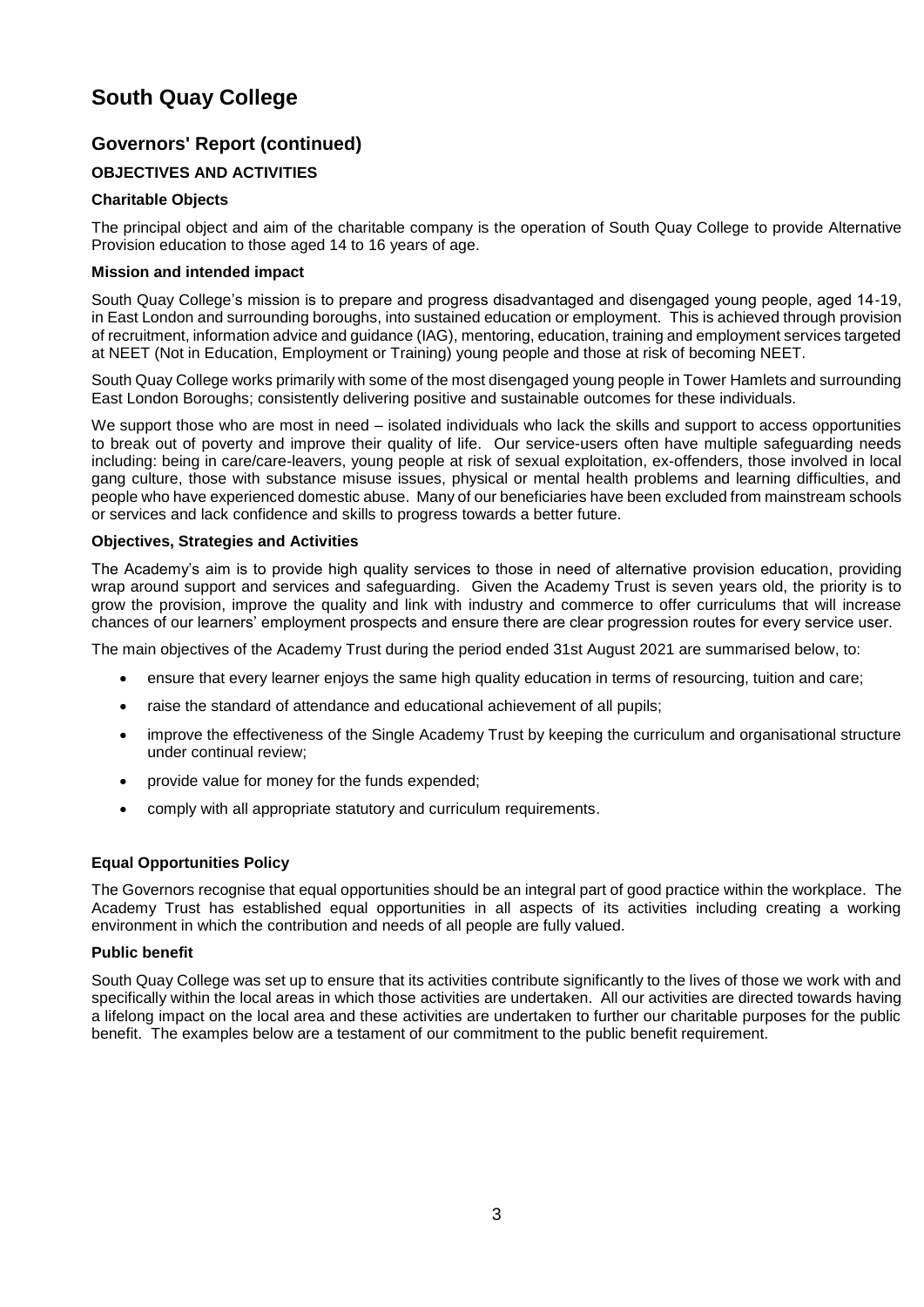### **Governors' Report (continued)**

Our service users are very clearly beneficiaries of our work through the delivery of our educational programmes and their attainment of skills and development as well as achievement of certifications and awards. South Quay College endeavours to ensure that there are clear progression routes to employment or further training so that service users are less dependent (or not dependent) on state services and are working towards steady employment and better prospects for employment.

The main areas of public benefit can be summarised as:

- advancement of education
- prevention or relief of poverty
- advancement of citizenship or community development
- advancement of social cohesion

In setting our objectives and planning our activities, the Governors have given careful consideration to the Charity Commission's general guidelines on public benefit.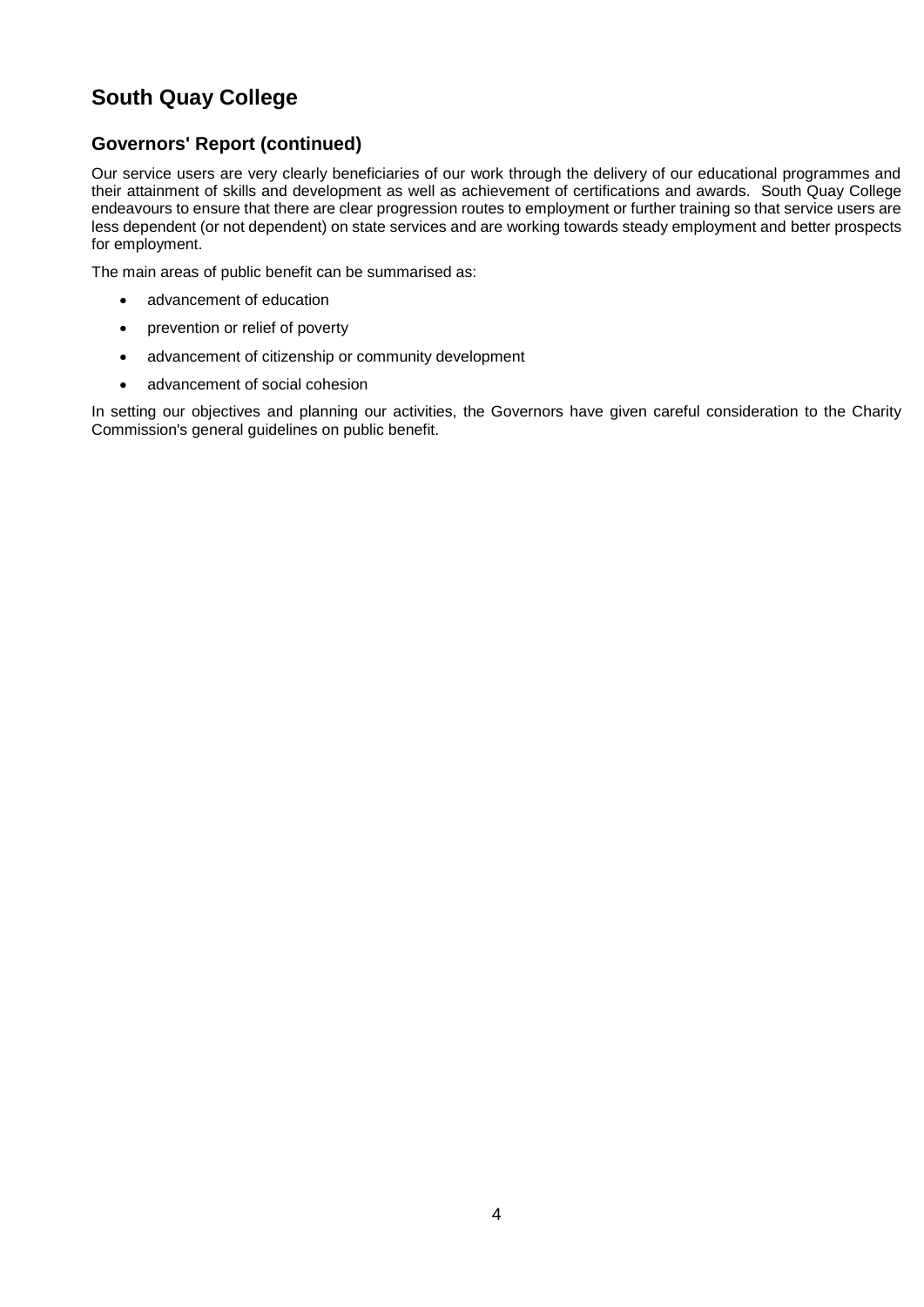### **Strategic Report**

### **ACHIEVEMENTS AND PERFORMANCE**

South Quay College was last inspected by Ofsted in May 2014. South Quay College was awarded a Grade 1 (Outstanding) across all areas of the inspection framework. South Quay College is committed to maintaining its 'Outstanding' provision through continuous quality improvement.

#### **KS4**

#### **Gender**

Currently (Term 1.1 Data – November 2021) 56.8% of learners are male, this is a significant decrease from the previous academic year, the typical figure for the past 3 years has been 67% males. Males made more progress in both English and Maths, with a more significant gap in Maths. This is a change from the previous year where females made more progress. With a more balanced gender cohort there is less skew in the percentages.

Females perform better in Hospitality, Construction and Art. Males perform better in Sport by a small margin. There was no noticeable difference between male and females in terms of pastoral progress.

#### **Ethnicity**

The largest proportion of KS4 learners continue to be White British (45%) followed by White and Caribbean learners (12.5%). In terms of academic and pastoral progress there was no noticeable difference between the two main groups.

#### **SEN**

23.3% of learners have an EHCP plan whilst 76.7% were coded as K, this is almost the same as the previous year. The main SEN needs throughout were SEMH. EHCP learners in Maths make the same progress overall as non-ECHP learners, however in English non-EHCP learners make significantly more progress compared to EHCP learners.

Very little can be said for vocation as most EHCP learners have part timetables. Pastorally there was very little difference.

### **Pupil Premium**

72.7% of learners were classified as pupil premium, which is a significantly higher amount than the previous academic year of 61.1%. Pupil premium learners do better than non-pupil premium learners in English, this is not the case for Maths where progress was similar between the two groups.

In vocational subjects pupil premium learners more progress in Art and Hospitality (marginally), whereas non-pupil premium learners in Construction and Sport performed better. Pastorally there was very little difference.

### **Safeguarding**

The college continues to use MyConcern to record and maintain safeguarding concerns. An external review of safeguarding carried out last academic year highlighted that safeguarding throughout the college was highly effective.

#### **STRENGTHS**

- The SLT are aware of the strengths and areas for development of the college, as detailed in the SAR and targeted for improvement within the development plan across KS4.
- Development of teaching and learning, along with its monitoring.
- Behaviour for learning is better.
- Due to Covid-19, achievement information is not directly comparable to earlier years except the previous.
- In year 11, all our predicted grades for GCSEs were accepted.
- All predicted vocational passes have been achieved.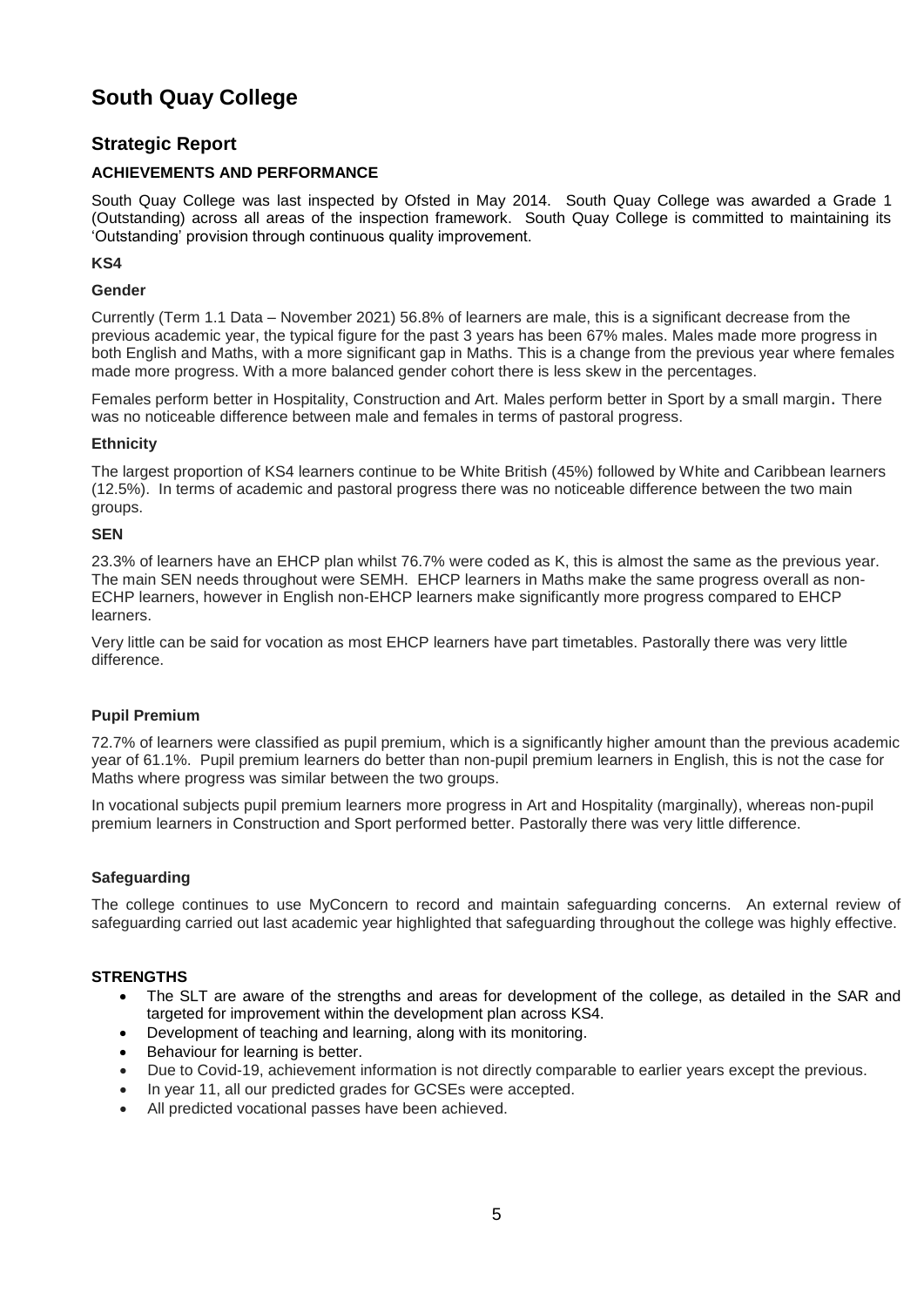### **Strategic Report - continued**

### **COVID-19**

• The Academy Trust's financial sustainability and consideration as a going concern are contingent on EFSA funding and referrals from regional LA. SQC has been in constant communication with each FAP and SIP and are also entering a partnership with Oasis to help to address any current or future uncertainties caused by the pandemic.

• The contribution of volunteers and their assistant in the Academy Trust in its work in managing in the changed circumstances has not been a factor. The impact on the Academy Trust's ability to fundraise and how the trustees managed this situation has not been a factor.

• Throughout the academic year as an alternative provision, SQC has run a normal curriculum and timetable with the previous procurement of a remote learning platform 'ed-lounge' we have been able to offer an educational provision for those students reluctant or unable to come on to the campus for Covid reasons. SQC used both the lap-top scheme for vulnerable learners, via the local authority for some learners, and school voucher schemes ran by the DfE for holidays.

• To help to mitigate any potential negative impact of the virus-related control measures on any wider network of which the Academy Trust is a part and how this affects the Academy Trust's operations. It is difficult to accurately assess the likely impact of the virus control measures and potential duration of the control measures on the future aims and activities of the Academy Trust and therefore SQC has been liaising closely with our referral partners and is entering an agreement to partner with Oasis.

#### **MAIN AREAS FOR DEVELOPMENT**

- To continue to improve attendance and punctuality across the college to ensure we are closing the gap to national average.
- To continue to develop the vocational, Thrive and SMSC curriculum across KS4 to ensure that it meets the needs of our learners.
- To further develop a more rigorous pastoral provision and the use of the SEMH tracker and 'Thrive Plan' to ensure better planning, provision and tracking.
- To further embed British Values into the intent, implementation and impact curriculum.

#### **Key financial performance indicators**

Budget targets were met during the year. Expenditure for the year was successfully managed to ensure the net result was in line with the reserves policy.

#### **Plans for the future**

Plans for the year ahead also include:

- The school are looking into developing into the Vocational offer at KS4 and reconfiguring the building.
- Partnership with Oasis Trust in with potential merger into MAT.
- Development of the SMSC and Thrive provisions
- Continued improvement of teaching and learning assessed through lesson observations and rigorous selfassessment process
- Continued strengthening of Governance structures including the development and recruitment for the Local Governing Body for Tower Hamlets

#### **Going concern**

After making appropriate enquiries, the Governing Body has a reasonable expectation that the Academy Trust has adequate resources to continue in operational existence for the foreseeable future. For this reason, it continues to adopt the going concern basis in preparing the financial statements. Further details regarding the adoption of the going concern basis can be found in the Statement of Accounting Policies.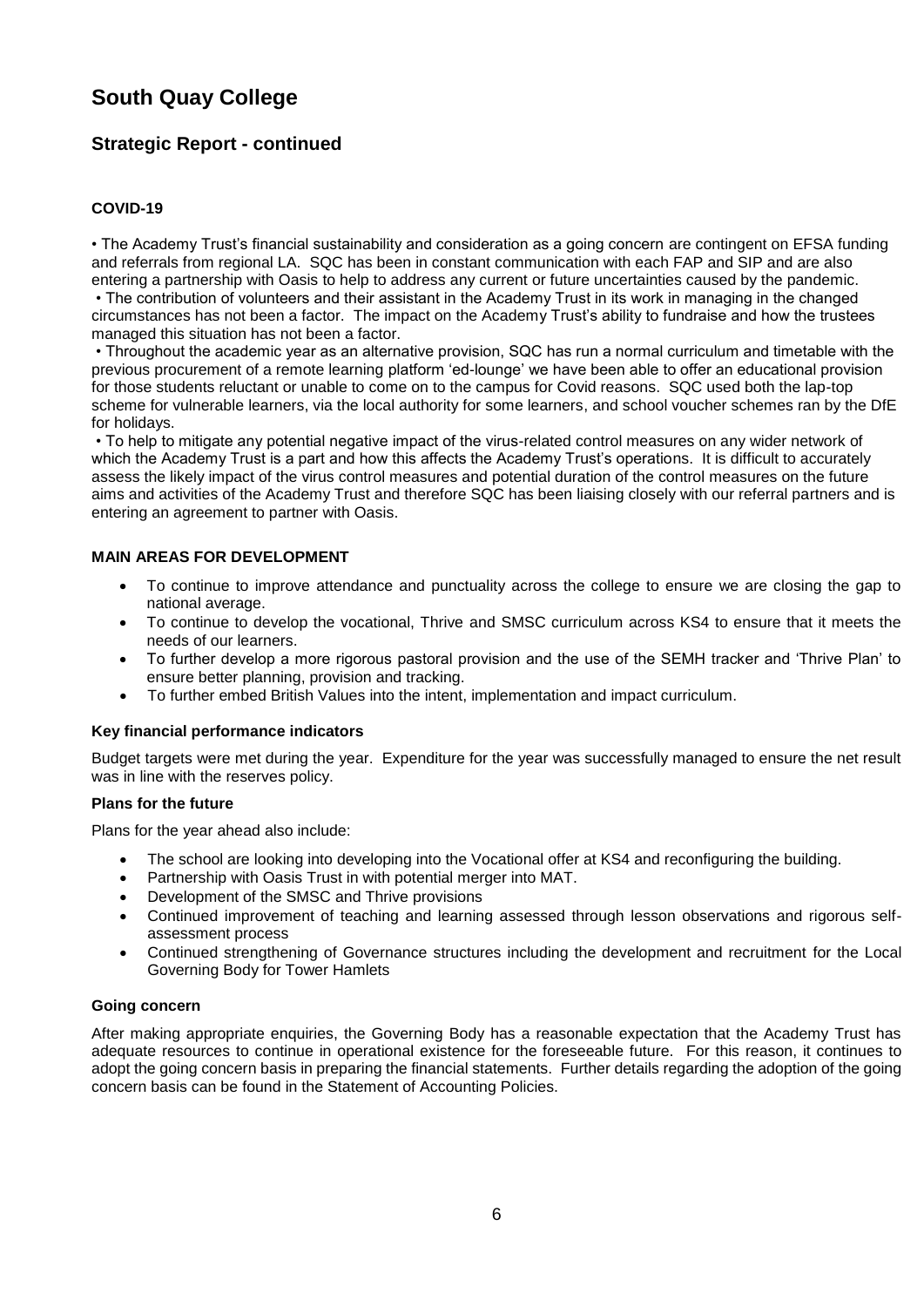### **Strategic Report - continued**

#### **FINANCIAL REVIEW**

#### **Review of the year**

The Academy Trust made a deficit of £1,040,887 (2020: surplus of £1,237,653); although excluding movements on the restricted fixed asset fund and the actuarial loss on the pension scheme, a deficit of £676,004 (2020: surplus of £917,806).

The Academy Trust relied on two main sources of income:

1. General Annual Grant (GAG) and other funding from the ESFA

2. Key Stage 4 and 5 commissioner payments – these payments are received from schools or local authorities when pupils are referred from these organisations to the Academy Trust

The Governors are aware that although a surplus was posted this year, it is likely that income will be less for the coming year and it is also likely that the Trust will post a deficit in the next year. In addition, the Trust is facing funding challenges which is discussed below.

In support of the Academy Trust's aims and objectives, expenditure was focused in the following areas:

- SQC's unique wrap around support providing learners with additional support to overcome the multiple barriers to success which they face.
- Dedicated safeguarding team within South Quay College to meet learners' complex needs.

#### **Reserves policy**

The Governors review the reserve levels of the Academy Trust annually. The policy of the Academy Trust is to carry forward a prudent level of revenue reserves for general working capital of up to 2% of restricted GAG income in year and at least 5% of unrestricted income plus one month's payroll in year. Other funds may be designated to meet the long-term cyclical needs of asset renewals and any other unforeseen contingencies, changes in funding and a contribution towards future capital projects.

As at 31 August 2021, all GAG income has been spent and no reserves have been carried forward. After designation of funds for capital and infrastructure projects, the targeted unrestricted funds of £230,000 have been exceeded but considered necessary for changes to future funding streams. At 31 August 2021 the total reserves were £1,185,475 (2020: £2,226,362), restricted reserves were (£620,291) (2020: (£142,408)), of which (£795,000) (2020: (£375,000)) related to the pension reserve and unrestricted reserves were £1,805,766 (2020: £2,368,770). Governors' review of reserves as at 31 August 2021 has taken into account the principal risks and uncertainties outlined below and designation of reserves in order to support the future years.

#### **Investment policy and performance**

Due to the nature of the funding cycle, the Academy Trust may at times hold large cash balances which may not be required for immediate use. Short-term bank investment accounts may be used during these periods to take advantage of higher interest rates. No other forms of investment are undertaken.

#### **Fundraising**

The Trust complies with the Fundraising Standards Board regulations, are registered with the Fundraising Regulator, haven't used external fundraisers and haven't received any complaints in the period.

#### **Principal risks and uncertainties**

The principal financial risk for the Academy Trust during the forward budget planning cycle are changes to the post-16 funding formula and the reduction in formula protection funding over the next 6 years, as well as a reduction of approximately 25 KS5 learners, expected to stabilise at this level in the forward plan. In addition, the Academy faces the sector wide challenges of year on year reduced funding and inflationary increases in both staff and non-staff costs.

The restricted fund pension reserve is in deficit to balance the defined benefit pension scheme liability in long term creditors. This liability is an estimated figure provided by the Actuary of the Local Government pension scheme and will be adjusted when the next tri-annual report is received next year.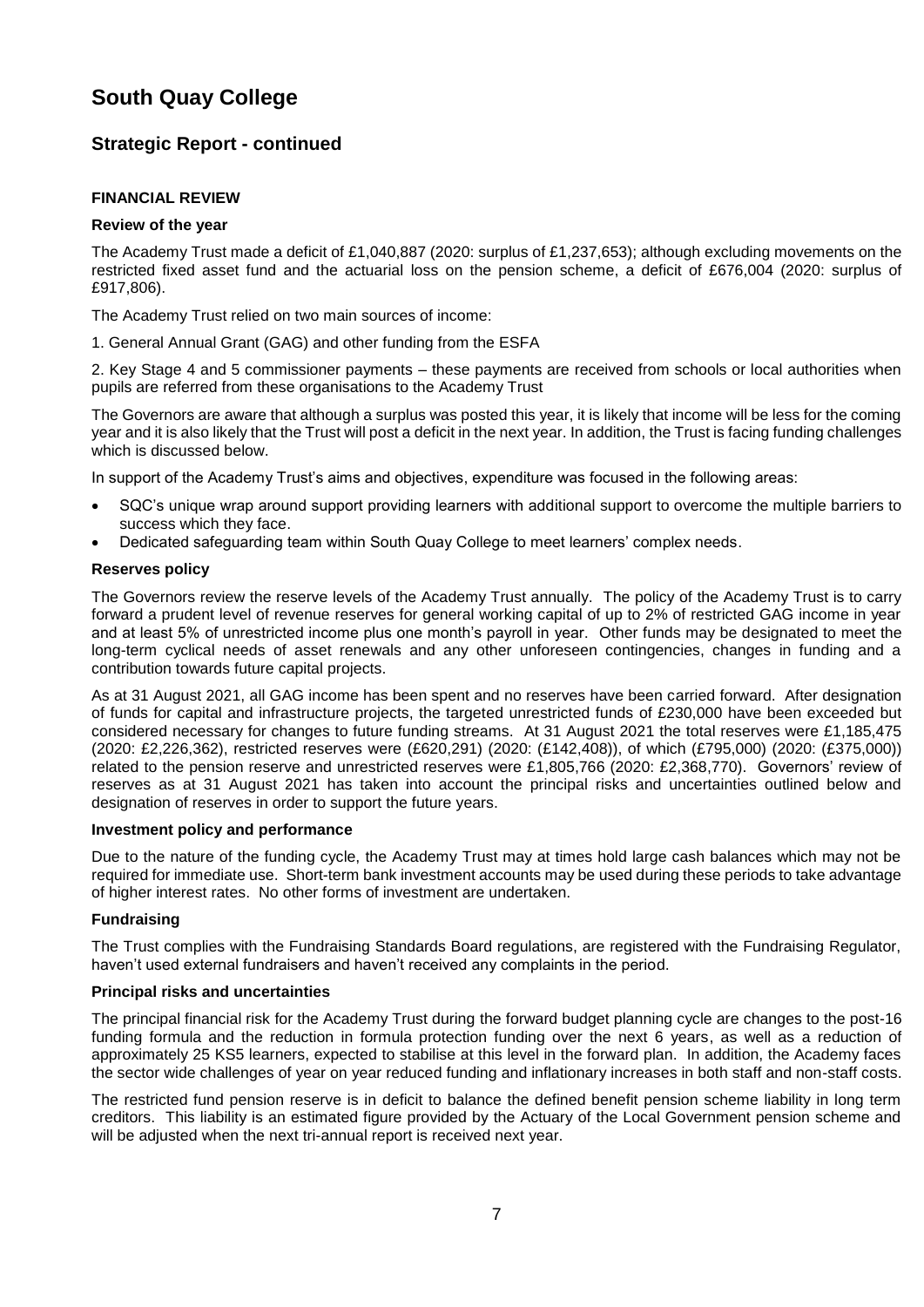### **Strategic Report – continued**

At the date of signing our report there is also the uncertainty of any impact that may be caused due to the UK exiting the European Union. The terms on which the United Kingdom may withdraw from the European Union are not clear, and it is therefore not currently possible to fully evaluate all the potential implications to the Academy Trust's operations, service users, suppliers and the wider economy. Nevertheless, the Governors have looked at the main suppliers and staffing requirements and do not consider any additional mitigations need be put in place.

The Academy Trust's exposure to risk is largely bank balances, cash and trade creditors, with limited trade debtors.

#### **Risk management**

The Governors have assessed the major risks to which the Academy Trust is exposed, particularly those relating to the specific teaching, provision of facilities and other operational areas of the Academy Trust and its finances. They have introduced systems, including operational procedures and internal financial controls to minimise risk. Where significant financial risk still remains' they have ensured they have adequate insurance cover. The academy has an effective system of internal financial controls.

The Academy Trust has a risk register that is reviewed at least annually by the Governing Body. It was last reviewed in October 2019. The register records the risks that have been identified and the control measures it has implemented. The Governance Statement is considered annually.

#### **PROVISION OF INFORMATION TO AUDITORS**

Insofar as the Governors are aware:

- there is no relevant audit information of which the charitable company's auditors are unaware, and
- the Governors have taken all steps that ought to have been taken to make themselves aware of any relevant audit information and to establish that the auditor is aware of that information.

The Governors' report, incorporating a strategic report, was approved by order of the board of trustees, as the company's directors, on 14 December 2021 and signed on the board's behalf by:

 $\text{num}$ 

**Simon Appleby Trustee/Chair of Governors**

Date: 14 December 2021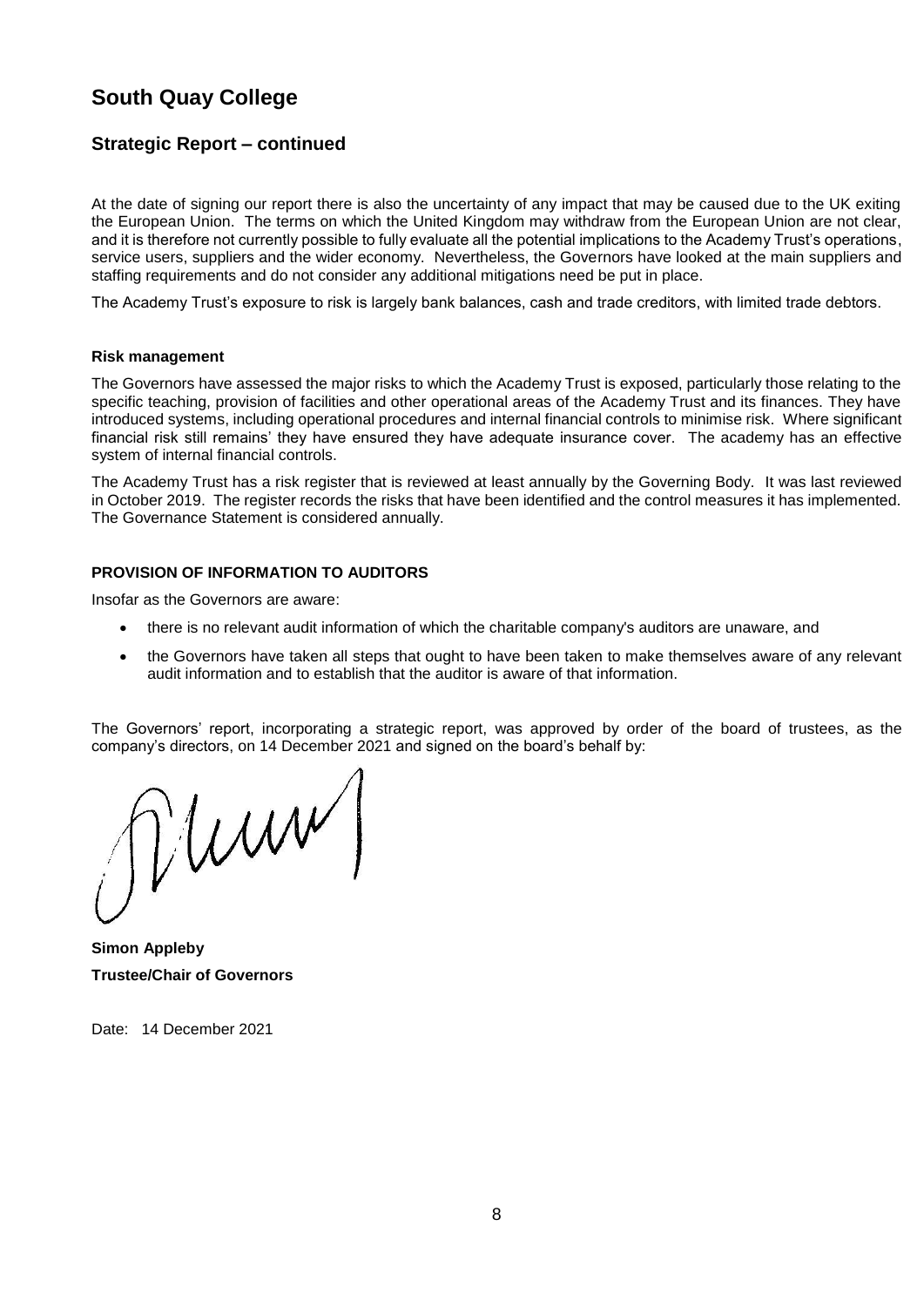### **Governance statement**

### **Scope of Responsibility**

As Governors, we acknowledge we have overall responsibility for ensuring that South Quay College has an effective and appropriate system of control, financial and otherwise. However, such a system is designed to manage rather than eliminate the risk of failure to achieve business objectives, and can provide only reasonable and not absolute assurance against material misstatement or loss.

The Governing Body has delegated the day to day responsibility to the Principal, as Accounting Officer, for ensuring financial controls conform to the requirements of both propriety and good financial management and in accordance with the requirements and responsibilities assigned to it in the funding agreement between South Quay College and the Secretary of State for Education. They are also responsible for reporting to the Governing Body any material weaknesses or breakdowns in internalcontrol.

### **Governance**

The information on governance included here supplements that described in the Governors' Report and in the Statement of Governors' Responsibilities. The Governing Body has formally met 4 times during the year. Attendance during the year at meetings of the Governing Body was as follows:

|                                                      | Meetings attended | Out of a possible |
|------------------------------------------------------|-------------------|-------------------|
| Simon Appleby (Chair)                                |                   |                   |
| <b>Stuart Beck</b>                                   |                   |                   |
| Jain Cameron                                         |                   |                   |
| Nicola Christie                                      |                   |                   |
| Matthew Davison (staff trustee)                      |                   |                   |
| Emmanuel Ofosu-Appiah                                |                   |                   |
| Verity Wythe                                         |                   |                   |
| Martin Nirsimloo, (principal and accounting officer) |                   |                   |

A governance review is carried out at least annually, and more often when events dictate. The type of events that lead to an interim review have been more recently retirement of existing governors. The purpose of this subcommittee is to advise the Governing Body on governance matters and to recommend governor candidates for appointment. Additional Governors were appointed during the year. The next annual Self-Assessment and Skills Audit is planned for January 2022.

The Finance Committee is a sub-committee of the main Governing Body. Its purpose is to advise the Governing Body on financial strategy and policy within the resources available, and to approve budget estimates and receive reports and monitor income and expenditure against budget estimates.

In practice, the finance committee has operated as a working group with final decisions and approvals made by the main Governing Body; this is due to the current size of the organisation and the number of Governors.

### **Review of Value for Money**

As accounting officer the Principal has responsibility for ensuring that the Academy Trust delivers good value in the use of public resources. The Accounting Officer understands that value for money refers to the educational and wider societal outcomes achieved in return for the taxpayer resources received.

The Accounting Officer considers how the Trust's use of its resources has provided good value for money during each academic year, and then reports to the board of trustees where value for money can be improved, including the use of benchmarking data where available. The Accounting Officer for the Academy Trust has delivered improved value for money during the year in 4 key ways as described below.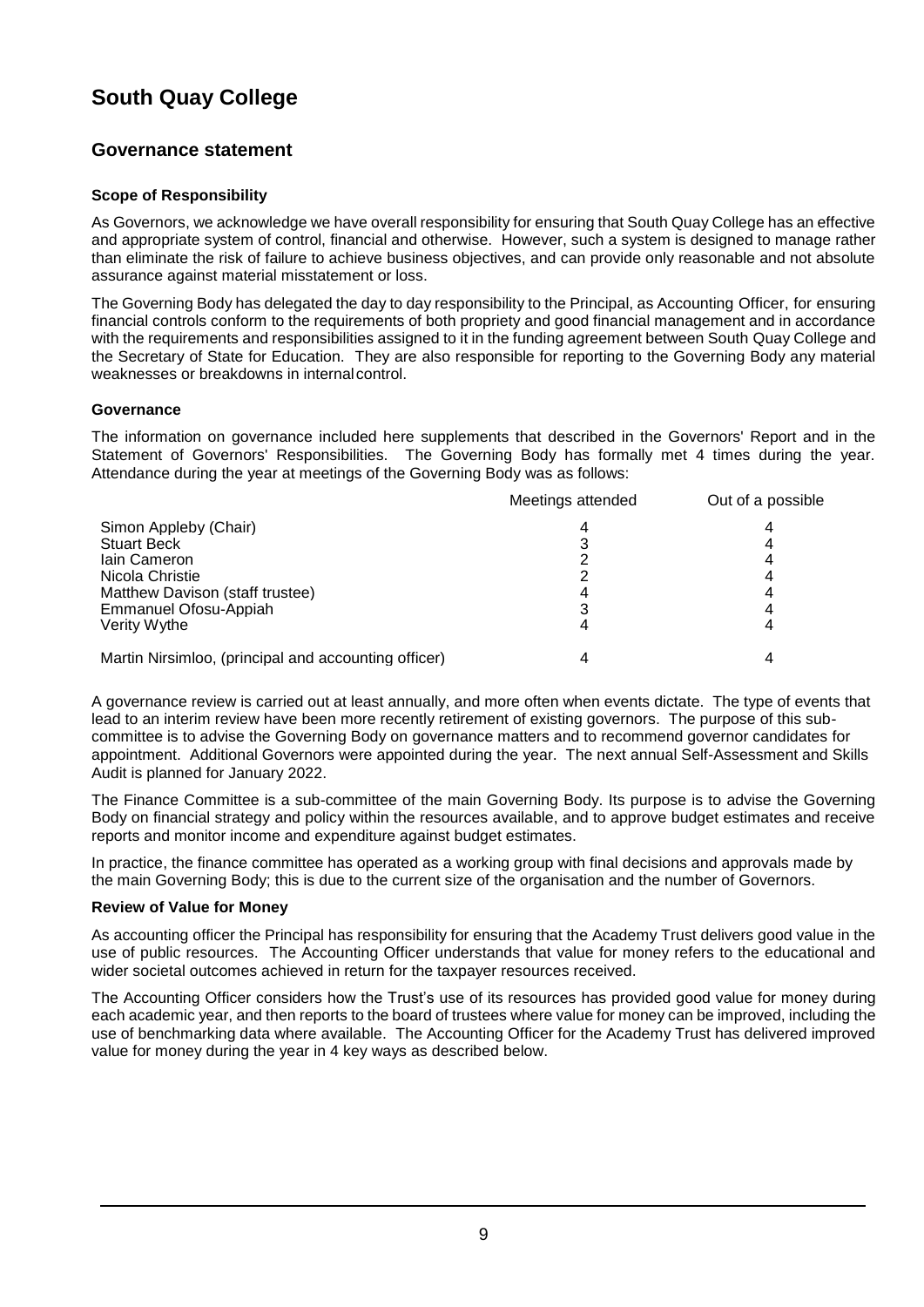### **Governance statement - continued**

### **1 Long term impact and sustainability**

South Quay College engage learners who are or are at risk of becoming NEET (Not in Education, Employment or Training), and ultimately seek to remove their barriers to successful progression into the workplace. Our model is progressive and employment focused. This is demonstrated by the proportion of learners progressing into Apprenticeship programmes with major corporate firms through South Quay College.

It has the dual impact of reducing the risk (and cost to the State) of long-term unemployment (resulting in life- long benefit claiming and potential inter-generational worklessness) and increasing tax revenues through learners being in employment, resulting in significant value for money for the taxpayer. It is estimated the total cost to the state of Britain's NEET problem is around £22 billion in additional public spending and a total of up to £77 billion a year when lost income is included. In addition, there are wider social impacts of young people spending time not in education, employment or training, such as the link between NEET status and youth crime. The cost of youth crime is estimated to be £23 million a week. That amounts to an annual cost of £1.2 billion per year.

### **2 Delivery model and achievement**

The education and support services provided were recognised by Ofsted when South Quay College was graded 'Outstanding' in May 2014. South Quay College ethos and values underpin the services it provides. This is demonstrated through staff and management providing a nurturing, ambitious and positive environment for learners to succeed. At the heart of our approach is to put each learner at the centre of our work and to meet their needs on an individualised basis.

#### **3 Robust governance and oversight of South Quay College finances**

South Quay College operates a flexible and responsive delivery model and embraces continuous development of its services to ensure that learner success can be optimised. A strong system of financial controls, including timely and accurate financial management information is crucial to the ability to be flexible and responsive. This information is reviewed on a regular basis to assess risk and consider priorities.

Further, both the Accounting Officer and representatives from the Governing body are members of the Finance Committee. They closely review budgets and manage accounts for the Academy and pose challenging questions. This ensures the system of financial governance includes strong oversight by both the Governors and the Accounting Officer. The budgeting process ensures that financial resources are appropriately directed in-year to organisational priorities.

An example of this is in preparation for setting of the 2020/21 budget is that all areas of expenditure were reviewed in detail and a thorough process was carried out to identify where costs could be reduced without compromising quality.

South Quay College has sound internal spending controls as evidenced by results of the annual external audit.

### **4 Purchasing and procurement**

We are committed to ensure that through our purchasing and procurement we achieve value for money at all times. This commitment exists for all those involved with purchasing and procurement.

During 2019/20 South Quay College carried out a detailed review of salaries for all staff. This review included external benchmarking to comparable organisations in the central London region. This review contributes to achieving value for money in the area of staff costs, which accounts for just under 60% of all South Quay College expenditure.

South Quay College reviews significant non-staff related costs on a regular rolling basis to ensure value for money. The most significant of these costs relate to facilities and premises.

### **The Purpose of the System of Internal Control**

The system of internal control is designed to manage risk to a reasonable level rather than to eliminate all risk of failure to achieve policies, aims and objectives; it can therefore only provide reasonable and not absolute assurance of effectiveness. The system of internal control is based on an on-going process designed to identify and prioritise the risks to the achievement of Academy Trust policies, aims and objectives, to evaluate the likelihood of those risks being realised and the impact should they be realised, and to manage them efficiently, effectively and economically. The system of internal control has been in place in South Quay College for the period ended 31 August 2021 and up to the date of approval of the annual report and financial statements.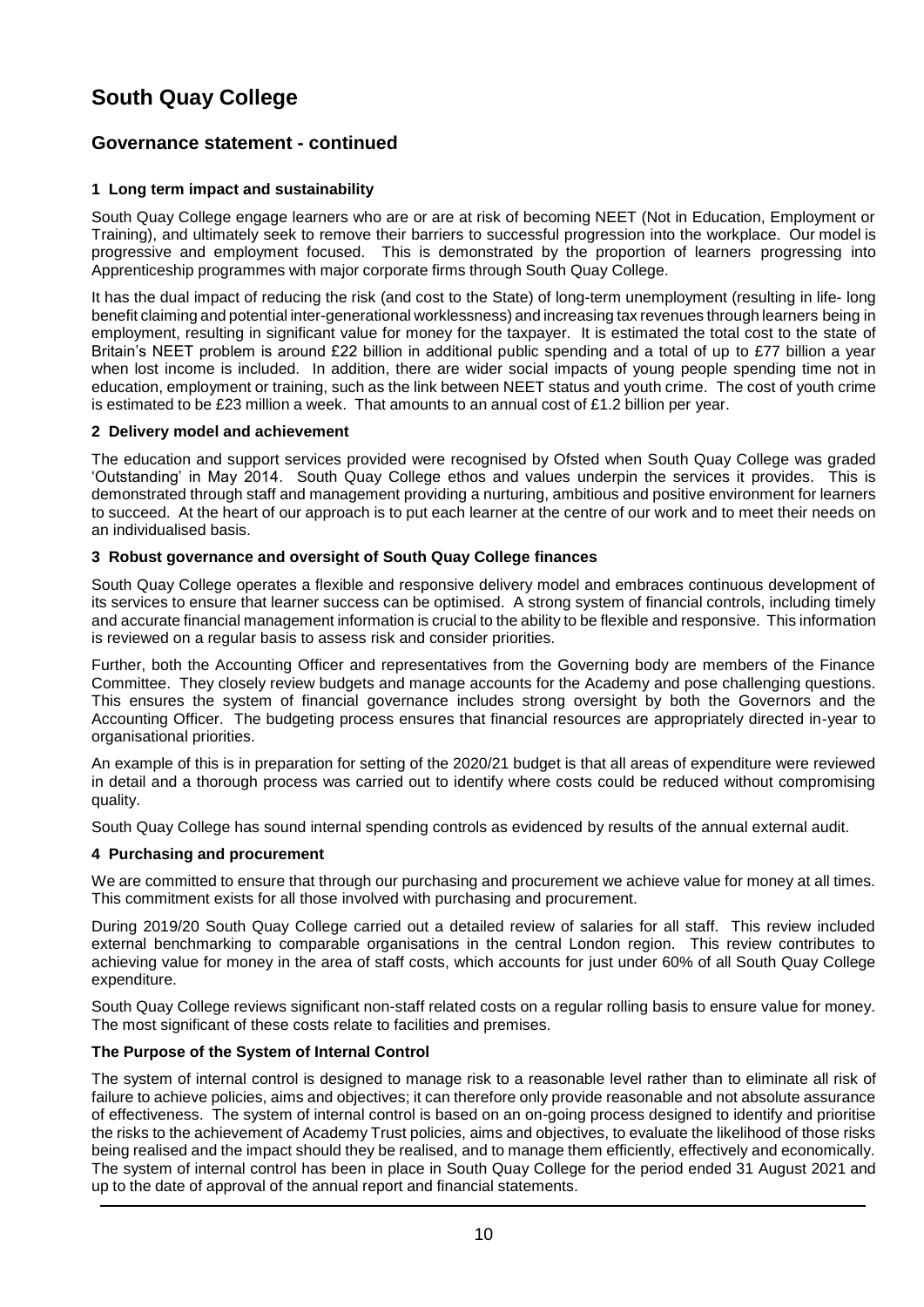### **Governance statement - continued**

### **Capacity to Handle Risk**

The Governing Body has reviewed the key risks to which the Academy Trust is exposed together with the operating, financial and compliance controls that have been implemented to mitigate those risks. The Governing Body is of the view that there is a formal on-going process for identifying, evaluating and managing the academy's significant risks that has been in place for the year ended 31 August 2021 and up to the date of approval of the annual report and financial statements. This process is regularly reviewed by the Governing Body.

#### **The Risk and Control Framework**

The Academy Trust's system of internal financial control is based on a framework of regular management information and administrative procedures including the segregation of duties and a system of delegation and accountability. In particular, it includes:

- comprehensive budgeting and monitoring systems with an annual budget and periodic financial reports which are reviewed and agreed by the Governing Body;
- regular reviews by the Finance Committee of reports which indicate financial performance against the forecasts and of major purchase plans, capital works and expenditure programmes;
- setting targets to measure financial and other performance;
- clearly defined purchasing (asset purchase or capital investment) guidelines;
- delegation of authority and segregation of duties;
- the identification and management of risks.

The remit of the Finance Committee includes the functions of an audit committee. The Finance Committee reviews the risks to internal financial control and agrees a programme of work to address and provide assurance on these risks.

### **Review of Effectiveness**

As Accounting Officer, the Principal, has responsibility for reviewing the effectiveness of the system of internal control. During the year in question the review has been informed by the:

- work of the external auditor;
- work of the executive managers within the Academy Trust who have responsibility for the development and maintenance of the internal control framework.

Approved by order of the members of the Governing Body on 14 December 2021 and signed on their behalf, by:

 $\int$ um

Martin Nirsimloo, Principal Accounting Officer

Simon Appleby, Chair Governors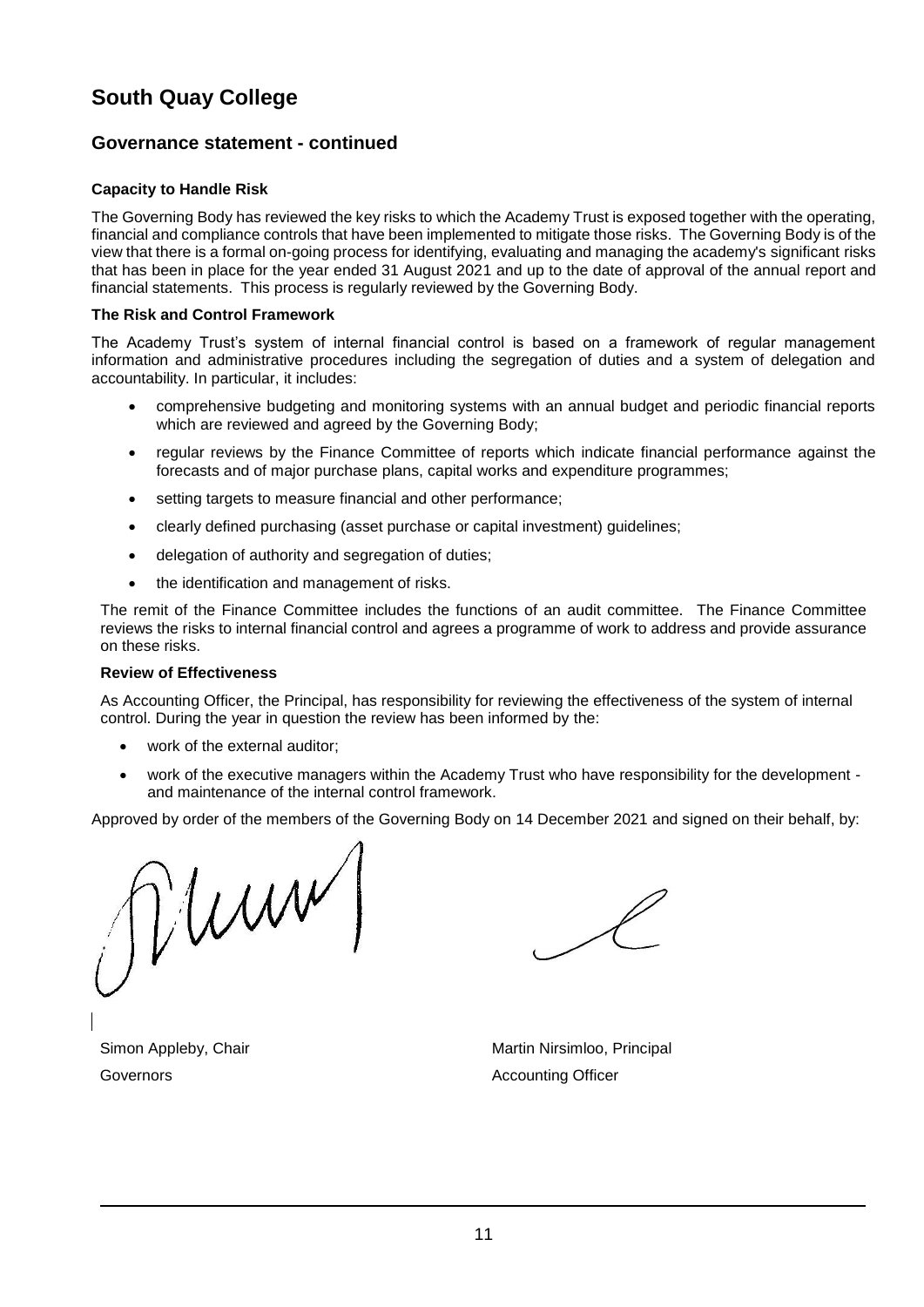### **Statement on regularity, propriety and compliance**

As Accounting Officer of South Quay College I have considered my responsibility to notify the Academy Trust Governing Body and the Education and Skills Funding Agency of material irregularity, impropriety and noncompliance with ESFA terms and conditions of funding, under the funding agreement in place between the Academy Trust and the Secretary of State. As part of my consideration I have had due regard to the requirements of the Academies Financial Handbook.

I confirm that I and the Academy Trust Governing Body are able to identify any material irregular or improper use of funds by the Academy Trust, or material non-compliance with the terms and conditions of funding under the academy's funding agreement and the Academies Financial Handbook.

I confirm that no instances of material irregularity, impropriety or funding non-compliance have been discovered to date. If any instances are identified after the date of this statement, these will be notified to the board of Governors and ESFA.

Martin Nirsimloo, Accounting Officer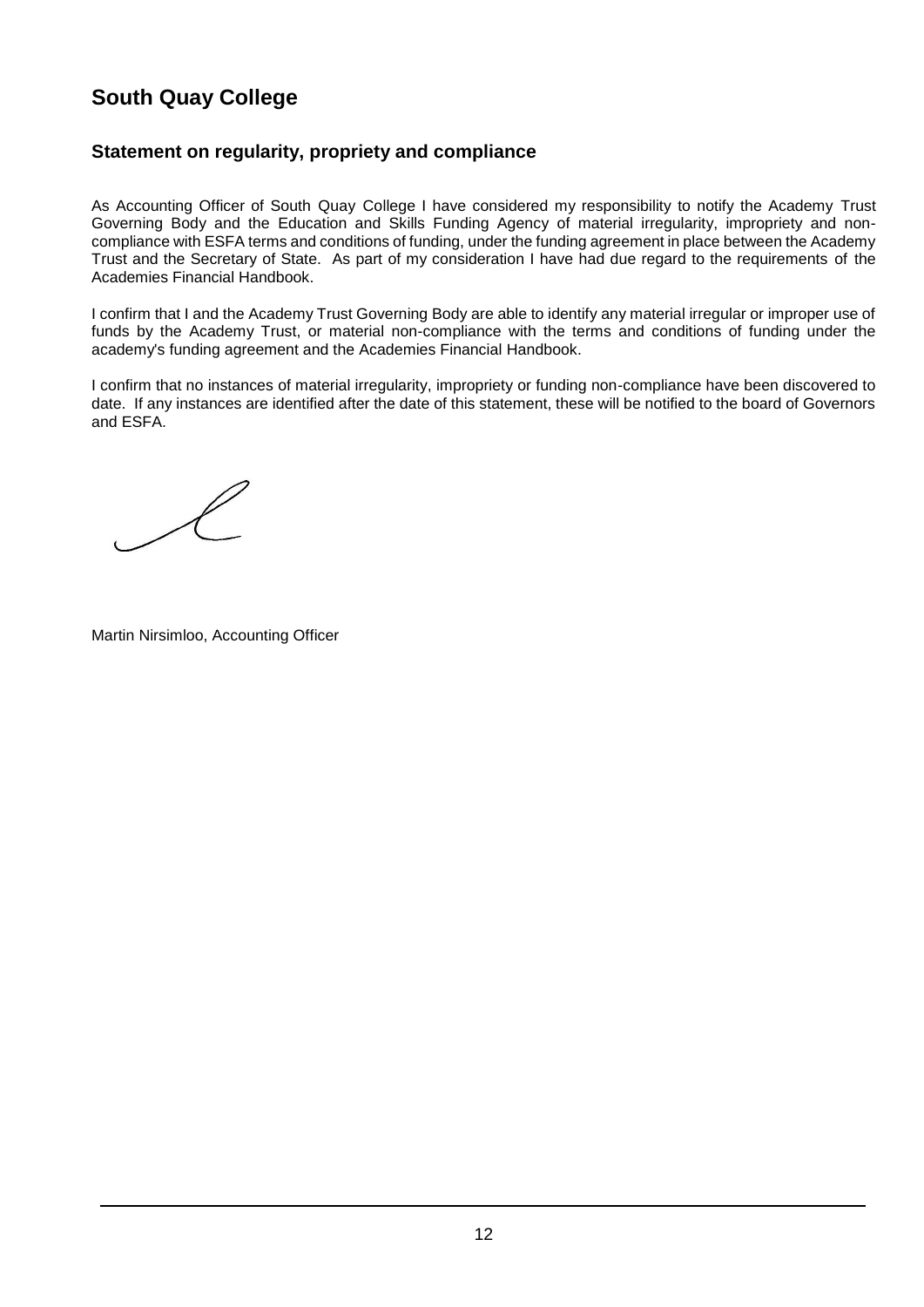### **Statement of Governors' responsibilities**

The Governors (who act as trustees for charitable activities of South Quay College and are also the directors of the company for the purposes of company law) are responsible for preparing the Governors' Report and the financial statements in accordance with the Annual Accounts Direction published by the Education and Skills Funding Agency, United Kingdom Accounting Standards (United Kingdom Generally Accepted Accounting Practice) and applicable law and regulations.

Company law requires the Governors to prepare financial statements for each financial year. Under company law the Governors must not approve the financial statements unless they are satisfied that they give a true and fair view of the state of affairs of the charitable company and of the income and expenditure, of the charitable company for that period. In preparing these financial statements, the Governors are required to:

- select suitable accounting policies and then apply them consistently;
- observe the methods and principles of the Charities SORP;
- make judgments and accounting estimates that are reasonable and prudent;
- prepare the financial statements on the going concern basis unless it is inappropriate to presume that the charitable company will continue in operation.

The Governors are responsible for keeping adequate accounting records that are sufficient to show and explain the charitable company's transactions and disclose with reasonable accuracy at any time the financial position of the charitable company and enable them to ensure that the financial statements comply with the Companies Act 2006. They are also responsible for safeguarding the assets of the charitable company and hence for taking reasonable steps for the prevention and detection of fraud and other irregularities.

The Governors are responsible for ensuring that in its conduct and operation the charitable company applies financial and other controls, which conform to the requirements both of propriety and of good financial management. They are also responsible for ensuring grants received from the Education and Skills Funding Agency/ Department for Education have been applied for the purposes intended.

The Governors are responsible for the maintenance and integrity of the corporate and financial information included on the charitable company's website. Legislation in the United Kingdom governing the preparation and dissemination of financial statements may differ from legislation in other jurisdictions.

Approved by order of the members of the Governing Body on 14 December 2021 and signed on its behalf by:

 $\int \int WWW$ 

**Simon Appleby Chair of Governors**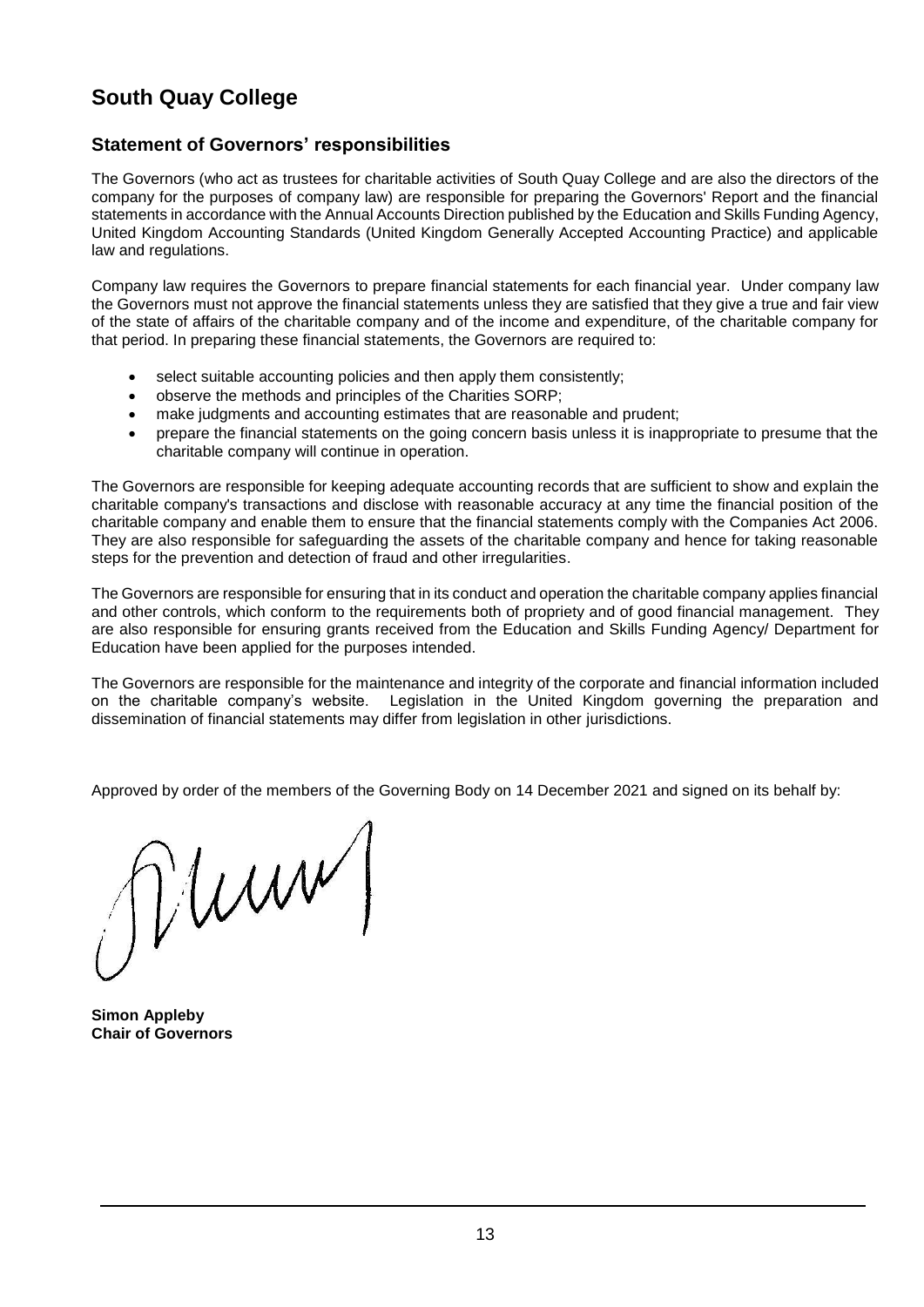## **INDEPENDENT AUDITOR'S REPORT TO THE MEMBERS OF SOUTH QUAY COLLEGE**

### **Opinion**

We have audited the financial statements of South Quay College ("the ' Academy Trust') for the year ended 31 August 2021 which comprise the Statement of Financial Activities, the Balance Sheet, the Statement of Cash Flows and notes to the financial statements, including a summary of significant accounting policies. The financial reporting framework that has been applied in their preparation is applicable law, United Kingdom Accounting Standards, including FRS 102 "The Financial Reporting Standard applicable in the UK and Republic of Ireland" (United Kingdom Generally Accepted Accounting Practice), Accounting and Reporting by Charities; Statement of Recommended Practice applicable to Charities (Charities SORP 2019) and the Academies Accounts Direction 2020 to 2021 issued by the Education & Skills Funding Agency.

In our opinion, the financial statements:

- give a true and fair view of the state of the Academy Trust's affairs at 31 August 2021 and of its income and expenditure, for the year then ended
- have been properly prepared in accordance with United Kingdom Generally Accepted Accounting Practice;
- have been prepared in accordance with the requirements of the Companies Act 2006; and
- have been prepared in accordance with the Charities SORP 2019 and Academies Accounts Direction 2020 to 2021.

### **Basis for opinion**

We conducted our audit in accordance with International Standards on Auditing (UK) (ISAs (UK)) and applicable law. Our responsibilities under those standards are further described in the Auditor's responsibilities for the audit of the financial statements section of our report. We are independent of the Academy Trust in accordance with the ethical requirements that are relevant to our audit of the financial statements in the UK, including the FRC's Ethical Standard and we have fulfilled our other ethical responsibilities in accordance with these requirements. We believe that the audit evidence we have obtained is sufficient and appropriate to provide a basis for our opinion.

### **Conclusions relating to going concern**

In auditing the financial statements, we have concluded that the Governors' use of the going concern basis of accounting in the preparation of the financial statements is appropriate.

Based on the work we have performed, we have not identified any material uncertainties relating to events or conditions that, individually or collectively, may cast significant doubt on the Academy Trust's ability to continue as a going concern for a period of at least twelve months from when the financial statements are authorised for issue.

Our responsibilities and the responsibilities of the Governors with respect to going concern are described in the relevant sections of this report.

### **Other information**

The other information comprises the information included in the annual report, other than the financial statements and our auditor's report thereon. The Governors are responsible for the other information contained within the annual report. Our opinion on the financial statements does not cover the other information and, except to the extent otherwise explicitly stated in our report, we do not express any form of assurance conclusion thereon.

In connection with our audit of the financial statements, our responsibility is to read the other information and, in doing so, consider whether the other information is materially inconsistent with the financial statements or our knowledge obtained in the course of the audit, or otherwise appears to be materially misstated. If we identify such material inconsistencies or apparent material misstatements, we are required to determine whether there is a material misstatement in the financial statements or a material misstatement of the other information. If, based on the work we have performed, we conclude that there is a material misstatement of this other information, we are required to report that fact.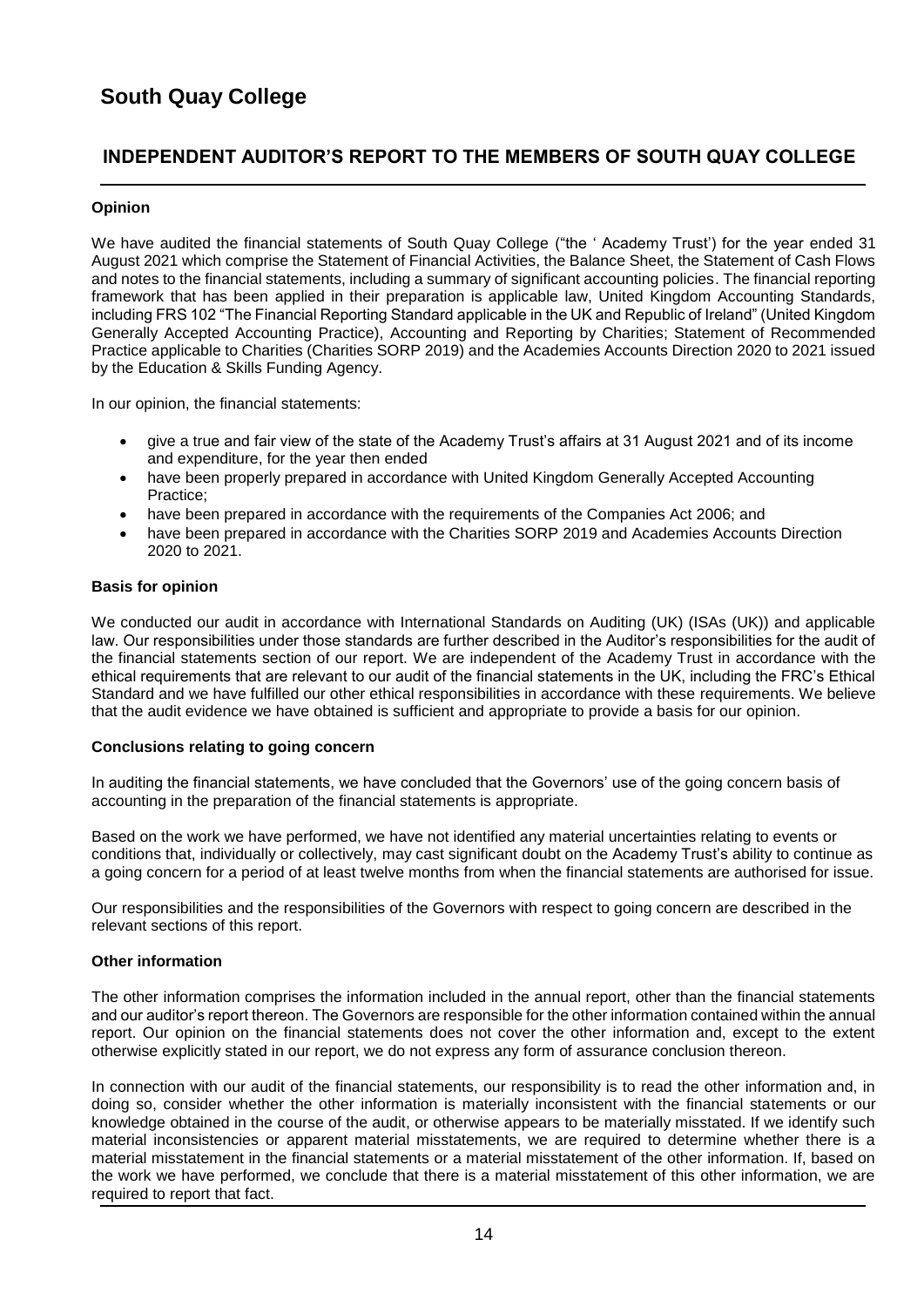## **INDEPENDENT AUDITOR'S REPORT TO THE MEMBERS OF SOUTH QUAY COLLEGE**

We have nothing to report in this regard.

### **Opinions on other matters prescribed by the Companies Act 2006**

In our opinion, based on the work undertaken in the course of the audit:

- the information given in the Governors' Report including the incorporated Strategic Report for the financial year for which the financial statements are prepared is consistent with the financial statements; and
- the Governors' Report including the incorporated Strategic Report has been prepared in accordance with applicable legal requirements.

### **Matters on which we are required to report by exception**

In light of the knowledge and understanding of the Academy Trust and its environment obtained in the course of the audit, we have not identified material misstatements in the Governors' Report including the incorporated Strategic Report.

We have nothing to report in respect of the following matters in relation to which the Companies Act 2006 requires us to report to you if, in our opinion:

- adequate accounting records have not been kept by the Academy Trust, or returns adequate for our audit have not been received from branches not visited by us; or
- the financial statements are not in agreement with the accounting records and returns; or
- certain disclosures of Governors' remuneration specified by law are not made; or
- we have not received all the information and explanations we require for our audit.

#### **Responsibilities of Governors**

As explained more fully in the Governors' responsibilities statement set out on page 13, the Governors are responsible for the preparation of the financial statements and for being satisfied that they give a true and fair view, and for such internal control as the Governors determine is necessary to enable the preparation of financial statements that are free from material misstatement, whether due to fraud or error.

In preparing the financial statements, the Governors are responsible for assessing the Academy Trust's ability to continue as a going concern, disclosing, as applicable, matters related to going concern and using the going concern basis of accounting unless the Governors either intend to liquidate the Academy Trust or to cease operations, or have no realistic alternative but to do so.

### **Auditor's responsibilities for the audit of the financial statements**

Our objectives are to obtain reasonable assurance about whether the financial statements as a whole are free from material misstatement, whether due to fraud or error, and to issue an auditor's report that includes our opinion. Reasonable assurance is a high level of assurance but is not a guarantee that an audit conducted in accordance with ISAs (UK) will always detect a material misstatement when it exists. Misstatements can arise from fraud or error and are considered material if, individually or in the aggregate, they could reasonably be expected to influence the economic decisions of users taken on the basis of the financial statements.

Irregularities, including fraud, are instances of non-compliance with laws and regulations. We design procedures in line with our responsibilities, outlined above, to detect material misstatements in respect of irregularities, including fraud. Based on our understanding of the Academy Trust and its industry, we identified that the principal risks of non-compliance with laws and regulations related to the funding agreement with the Department of Education, UK tax legislation, pensions legislation, employment regulation and health and safety regulation, anti-bribery, corruption and fraud, money laundering, non-compliance with implementation of government support schemes relating to COVID-19, and we considered the extent to which non-compliance might have a material effect on the financial statements. We also considered those laws and regulations that have a direct impact on the preparation of the financial statements, such as the Companies Act 2006, the Charities SORP 2019 and the Academies Accounts Direction 2020 to 2021.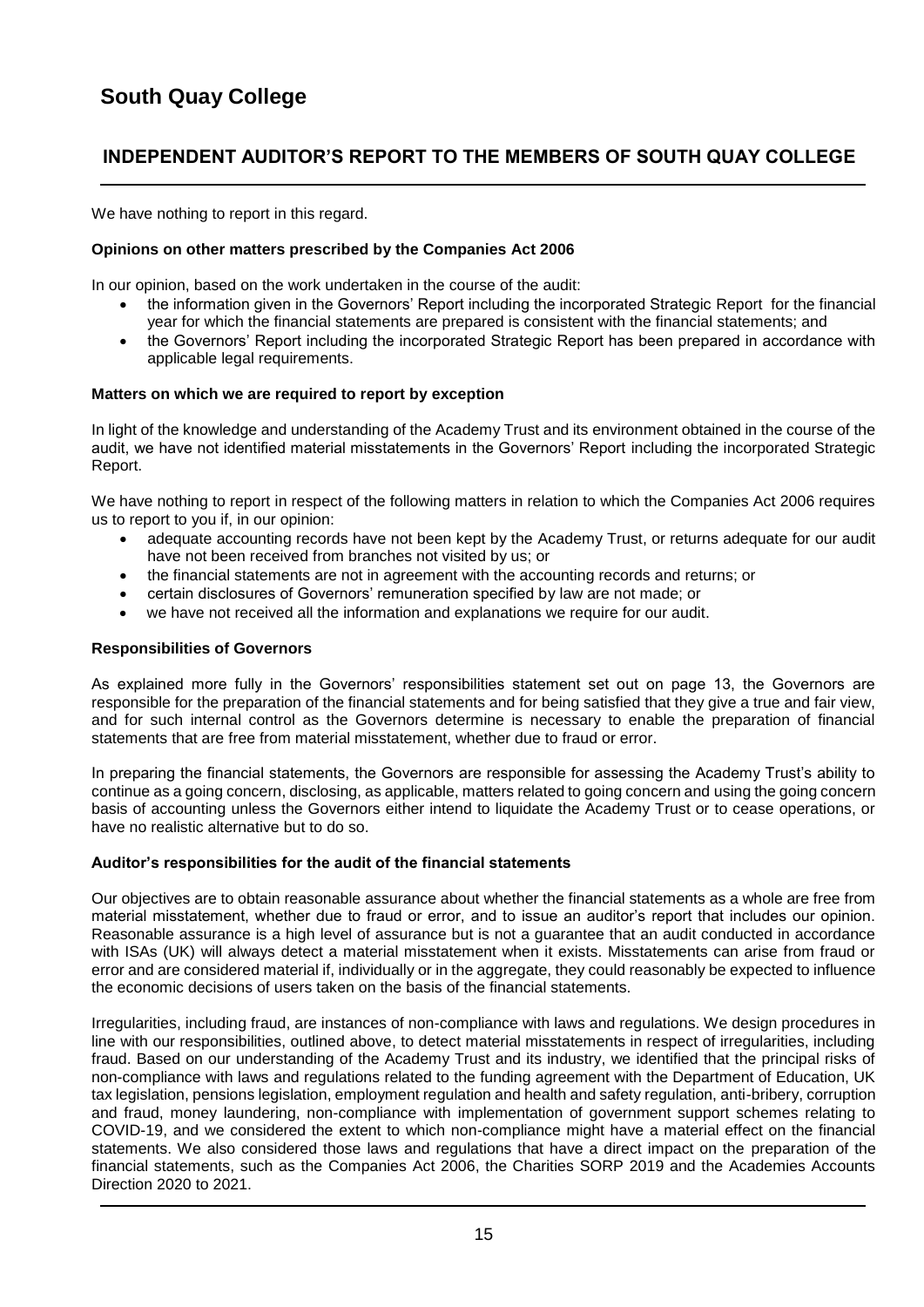## **INDEPENDENT AUDITOR'S REPORT TO THE MEMBERS OF SOUTH QUAY COLLEGE**

We evaluated the Governors' and management's incentives and opportunities for fraudulent manipulation of the financial statements (including the risk of override of controls) and determined that the principal risks were related to posting manual journal entries to manipulate financial performance, management bias through judgements and assumptions in significant accounting estimates and significant one-off or unusual transactions.

Our audit procedures were designed to respond to those identified risks, including non-compliance with laws and regulations (irregularities) and fraud that are material to the financial statements. Our audit procedures included but were not limited to:

- Discussing with the Governors and management their policies and procedures regarding compliance with laws and regulations:
- Communicating identified laws and regulations throughout our engagement team and remaining alert to any indications of non-compliance throughout our audit; and
- Considering the risk of acts by the Academy Trust which were contrary to applicable laws and regulations, including fraud.

Our audit procedures in relation to fraud included but were not limited to:

- Making enquiries of the Governors and management on whether they had knowledge of any actual, suspected or alleged fraud;
- Gaining an understanding of the internal controls established to mitigate risks related to fraud;
- Discussing amongst the engagement team the risks of fraud; and
- Addressing the risks of fraud through management override of controls by performing journal entry testing.

There are inherent limitations in the audit procedures described above and the primary responsibility for the prevention and detection of irregularities including fraud rests with management. As with any audit, there remained a risk of non-detection of irregularities, as these may involve collusion, forgery, intentional omissions, misrepresentations or the override of internal controls.

A further description of our responsibilities for the audit of the financial statements is located on the Financial Reporting Council's website at [www.frc.org.uk/auditorsresponsibilities.](http://www.frc.org.uk/auditorsresponsibilities) This description forms part of our auditor's report.

### **Use of the audit report**

This report is made solely to the Academy Trust's members as a body in accordance with Chapter 3 of Part 16 of the Companies Act 2006. Our audit work has been undertaken so that we might state to the Academy Trust's members those matters we are required to state to them in an auditor's report and for no other purpose. To the fullest extent permitted by law, we do not accept or assume responsibility to anyone other than the Academy Trust and the Academy Trust's members as a body for our audit work, for this report, or for the opinions we have formed.

#### <u>NJ Nakecield</u>  $12.52$  GMT)

Nicola Wakefield (Senior Statutory Auditor) for and on behalf of Mazars LLP Chartered Accountants and Statutory Auditor 6 Sutton Plaza, Sutton Court road, Sutton, SM1 4FS

Date: 17-Dec-2021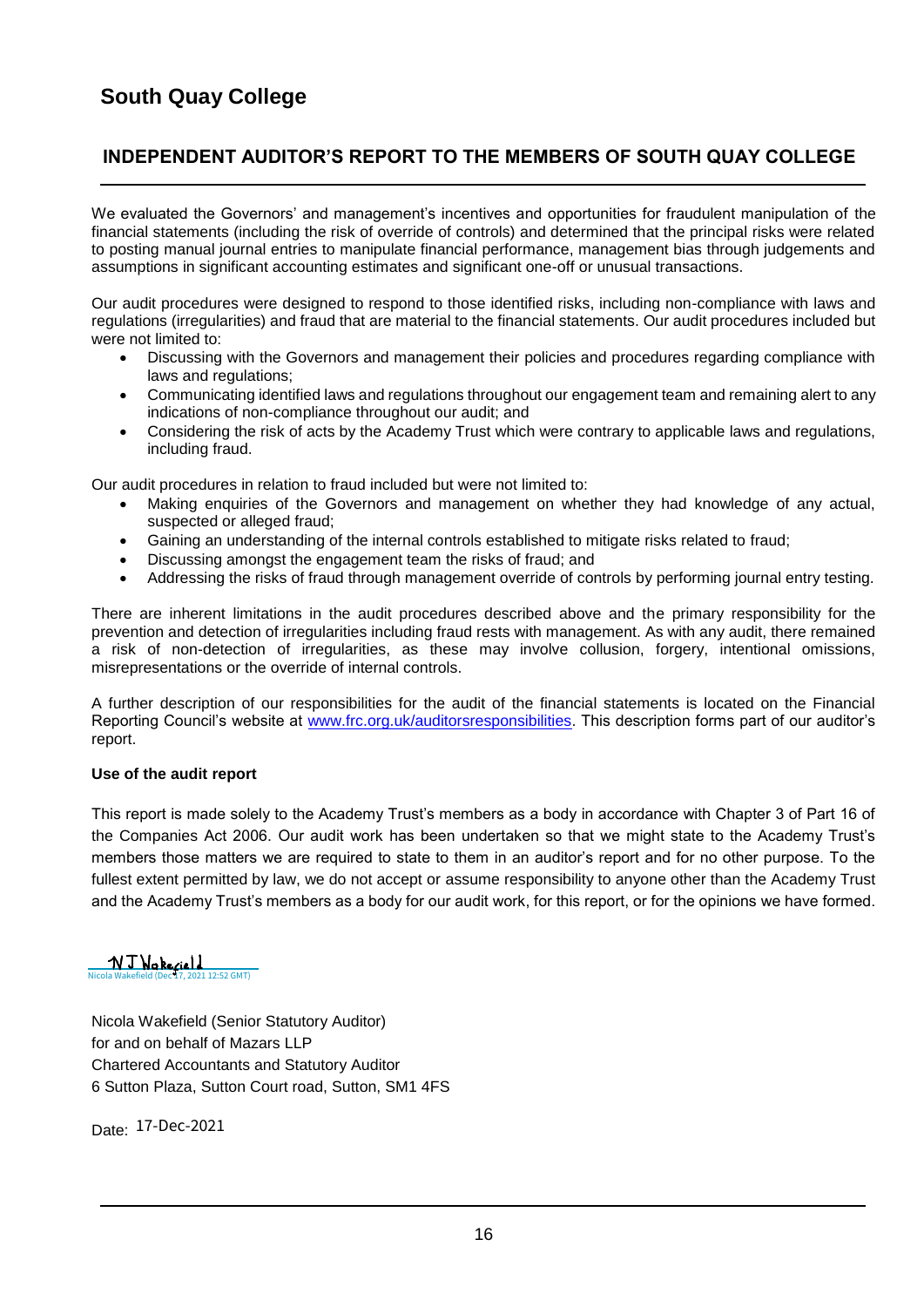## **SOUTH QUAY COLLEGE**

### **INDEPENDENT REPORTING ACCOUNTANT'S ASSURANCE REPORT ON REGULARITY TO SOUTH QUAY COLLEGE AND THE EDUCATION & SKILLS FUNDING AGENCY**

In accordance with the terms of our engagement letter dated November 2021 and further to the requirements of the Education & Skills Funding Agency (ESFA) as included in the extant Framework and Guide for External Auditors and Reporting Accountants of Academy Trusts, we have carried out an engagement to obtain limited assurance about whether the expenditure disbursed and income received by South Quay College during the period 1 September 2020 to 31 August 2021 have been applied to the purposes identified by Parliament and the financial transactions conform to the authorities which govern them.

This report is made solely to South Quay College and the ESFA in accordance with the terms of our engagement letter. Our work has been undertaken so that we might state to South Quay College and the ESFA those matters we are required to state to it in a report and for no other purpose. To the fullest extent permitted by law, we do not accept or assume responsibility to anyone other than South Quay College and the ESFA, for our work, for this report, or for the conclusion we have formed.

#### **Respective responsibilities of South Quay College's Accounting Officer and the reporting accountant**

The Accounting Officer is responsible, under the requirements of South Quay College's funding agreement with the Secretary of State for Education dated 20 March 2015 and the Academies Financial Handbook, extant from 1 September 2020, for ensuring that expenditure disbursed and income received is applied for the purposes intended by Parliament and the financial transactions conform to the authorities which govern them.

Our responsibilities for this engagement are established in the United Kingdom by our profession's ethical guidance and are to obtain limited assurance and report in accordance with our engagement letter and the requirements of the extant Framework and Guide for External Auditors and Reporting Accountants of Academy Trusts. We report to you whether anything has come to our attention in carrying out our work which suggests that in all material respects, expenditure disbursed and income received during the period 1 September 2020 to 31 August 2021 have not been applied to purposes intended by Parliament or that the financial transactions do not conform to the authorities which govern them.

### **Approach**

We conducted our engagement in accordance with the Framework and Guide for External Auditors and Reporting Accountant of Academy Trusts issued by ESFA. We performed a limited assurance engagement as defined in our engagement letter.

The objective of a limited assurance engagement is to perform such procedures as to obtain information and explanations in order to provide us with sufficient appropriate evidence to express a negative conclusion on regularity.

A limited assurance engagement is more limited in scope than a reasonable assurance engagement and consequently does not enable us to obtain assurance that we would become aware of all significant matters that might be identified in a reasonable assurance engagement. Accordingly, we do not express a positive opinion.

Our engagement includes examination, on a test basis, of evidence relevant to the regularity and propriety of the academy trust's income and expenditure. The work undertaken to draw to our conclusion includes:

- Planning our assurance procedures including identifying key risks;
- Carrying out sample testing on controls;
- Carrying out substantive testing including analytical review; and
- Concluding on procedures carried out.

#### **Conclusion**

In the course of our work, nothing has come to our attention which suggests that in all material respects the expenditure disbursed and income received during the period 1 September 2020 to 31 August 2021 has not been applied to purposes intended by Parliament and the financial transactions do not conform to the authorities which govern them.

Mazars LLP  $\overline{\text{GMT}}}$ **Signature** Mazars LLP Reporting Accountant 6 Sutton Plaza, Sutton Court Road, Sutton, Surrey, SM1 4FS Date:: 17-Dec-2021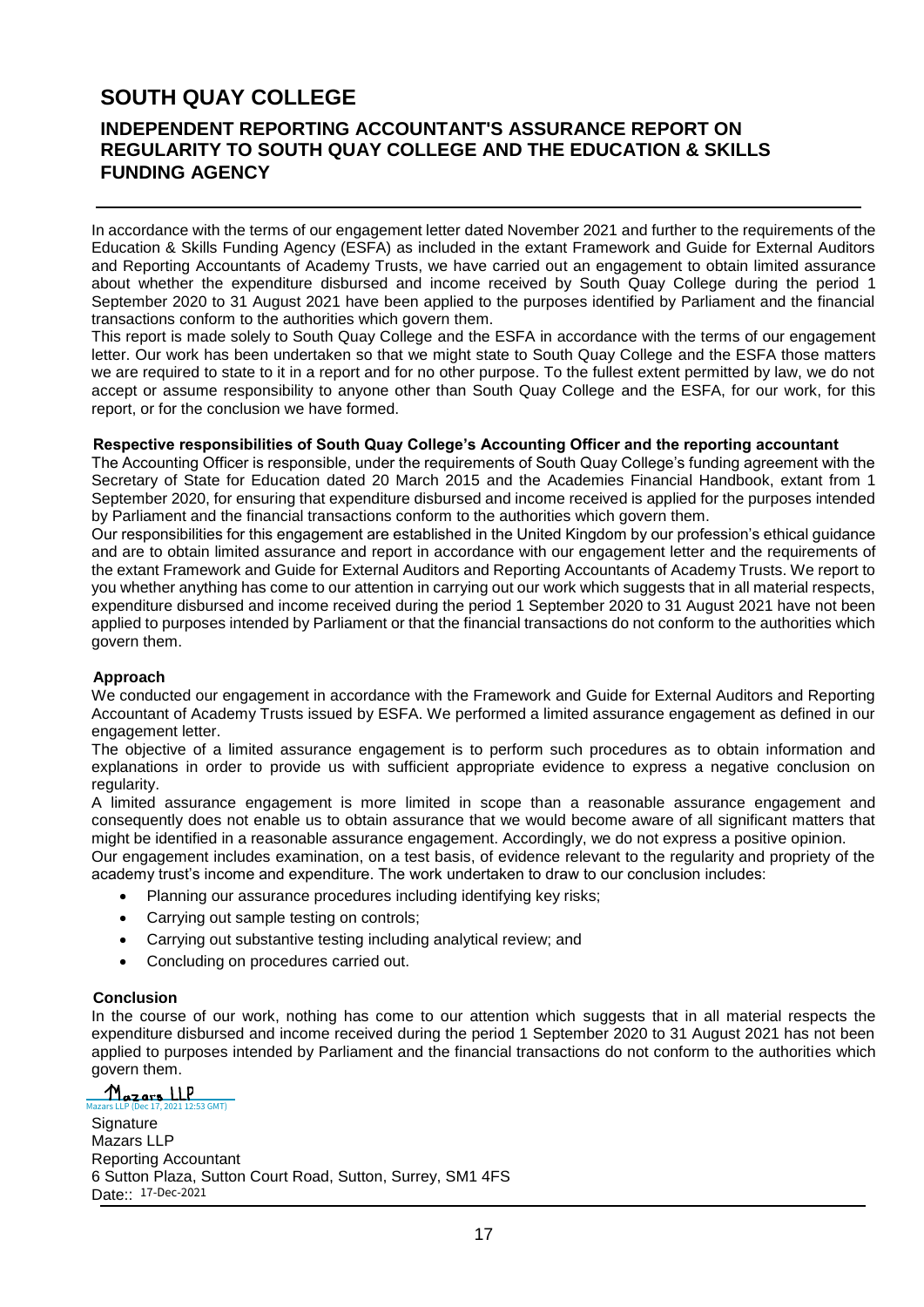### **Statement of Financial Activities (including Income and expenditure account) For the year ended 31 August 2021**

|                                                     |                | <b>Unrestricted</b><br>funds | <b>Designated</b><br>funds | <b>Restricted</b><br>funds  | <b>Restricted</b><br>fixed asset<br>fund | <b>Total</b><br>funds<br>2021 | <b>Total</b><br>funds<br>2020 |
|-----------------------------------------------------|----------------|------------------------------|----------------------------|-----------------------------|------------------------------------------|-------------------------------|-------------------------------|
|                                                     | <b>Notes</b>   | £                            | £                          | £                           | £                                        | £                             | £                             |
| <b>Income</b>                                       |                |                              |                            |                             |                                          |                               |                               |
| Activities for generating                           |                |                              |                            |                             |                                          |                               |                               |
| funds<br>Investment income<br>Funding for Academy's | 3<br>4         | 900<br>190                   |                            |                             |                                          | 900<br>190                    | 11,515<br>5,264               |
| educational operations                              | 5              | 762,823                      |                            | 1,125,214                   | 7,046                                    | 1,895,083                     | 3,838,442                     |
| Total income                                        |                | 763.913                      |                            | 1,125,214                   | -------------<br>7,046                   | --------------<br>1,896,173   | 3,855,221                     |
| <b>Expenditure</b>                                  |                |                              |                            |                             |                                          |                               |                               |
| Charitable activities                               |                | 266,141                      |                            |                             | 2,260,897 103,022                        | 2,630,060                     | 2,990,568                     |
| Total expenditure                                   | $\overline{7}$ | 266,141                      |                            | 2,260,897                   | ------------<br>103,022                  | --------------<br>2,630,060   | 2,990,568                     |
| Net income/(expenditure)                            |                |                              |                            |                             |                                          |                               |                               |
| before transfers<br>Transfers between funds         | 8<br>15        | 497,772<br>(1,022,683)       | (38,093)                   | (1, 135, 683)<br>1,022,683  | 38,093                                   | $(95, 976)$ $(733, 887)$      | 864,653                       |
| Net (expenditure)/income                            | 15             | -------------<br>(524, 911)  | (38,093)                   | --------------<br>(113,000) | -------------<br>(57, 883)               | (733, 887)                    | 864,653                       |
| Actuarial (loss)/profit on defined                  |                |                              |                            |                             |                                          |                               |                               |
| benefit pension scheme                              | 17             |                              |                            | (307,000)                   |                                          | (307,000)                     | 373,000                       |
| Net movement in funds                               |                | (524, 911)                   | (38,093)                   | (420,000)                   | (57, 883)                                | (1,040,887)                   | 1,237,653                     |
| <b>Reconciliation of funds</b>                      |                |                              |                            |                             |                                          |                               |                               |
| Total funds brought forward                         | 15             |                              | 2,091,557 277,213          | (375,000)                   | 232,592                                  | 2,226,362                     | 988,709                       |
| Total funds carried forward 15,16                   |                | 1,566,646                    | 239,120                    | (795,000)                   | 174,709                                  | 1,185,475                     | 2,226,362                     |
|                                                     |                | =========                    | $=$ =======                | ========                    | ========                                 |                               | =======                       |

All amounts relate to continuing activities

The notes on pages 21 to 35 form part of these financial statements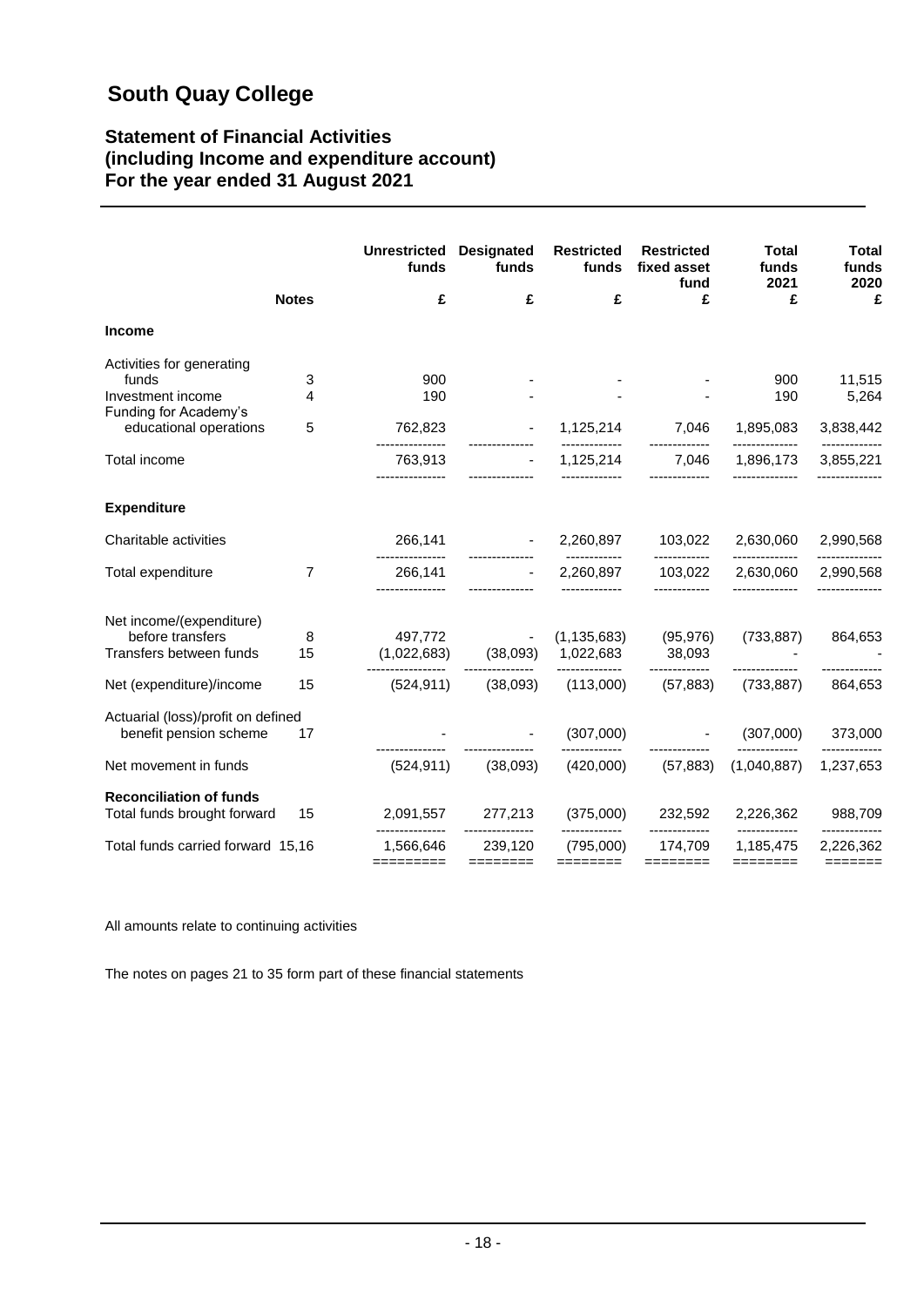### **Balance Sheet as at 31 August 2021**

|                                              |             | 2021       |            | 2020       |            |
|----------------------------------------------|-------------|------------|------------|------------|------------|
|                                              | <b>Note</b> | £          | £          | £          | £          |
| <b>Fixed assets</b>                          | 12          |            | 174,709    |            | 232,592    |
| Tangible assets                              |             |            |            |            |            |
|                                              |             |            | 174,709    |            | 232,592    |
| <b>Current assets</b>                        |             |            |            |            |            |
| Debtors                                      | 13          | 748,476    |            | 446,022    |            |
| Cash at bank and in hand                     |             | 1,331,147  |            | 2,338,219  |            |
|                                              |             | 2,079,623  |            | 2,784,241  |            |
| <b>Creditors: amounts falling due</b>        |             |            |            |            |            |
| within one year                              | 14          | (273, 857) |            | (415, 471) |            |
| Net current assets                           |             |            | 1,805,766  |            | 2,368,770  |
| <b>Total assets less current liabilities</b> |             |            | 1,980,475  |            | 2,601,362  |
| Defined benefit pension scheme liability 17  |             |            | (795,000)  |            | (375,000)  |
| <b>Total net assets</b>                      |             |            | 1,185,475  |            | 2,226,362  |
| <b>Academy funds:</b>                        |             |            | ========   |            | ========   |
| <b>Restricted funds</b>                      |             |            |            |            |            |
| Restricted income fund                       | 15          |            |            |            |            |
| Fixed asset fund                             | 15          | 174,709    |            | 232,592    |            |
| Pension reserve                              | 15          | (795,000)  |            | (375,000)  |            |
| <b>Total restricted funds</b>                |             |            | (620, 291) |            | (142, 408) |
| <b>Unrestricted income funds</b>             |             |            |            |            |            |
| General funds                                | 15          | 1,566,646  |            | 2,091,557  |            |
| Designated funds                             | 15          | 239,120    |            | 277,213    |            |
| <b>Total Unrestricted funds</b>              |             |            | 1,805,766  |            | 2,368,770  |
| <b>Total funds</b>                           |             |            | 1,185,475  |            | 2,226,362  |
|                                              |             |            | ========   |            | ========   |

The financial statements were approved by the Governors on 14 December 2021 and signed on their behalf by:

Mum

**Simon Appleby, Chair of Governors** The notes on pages 21 to 35 form part of these financial statements.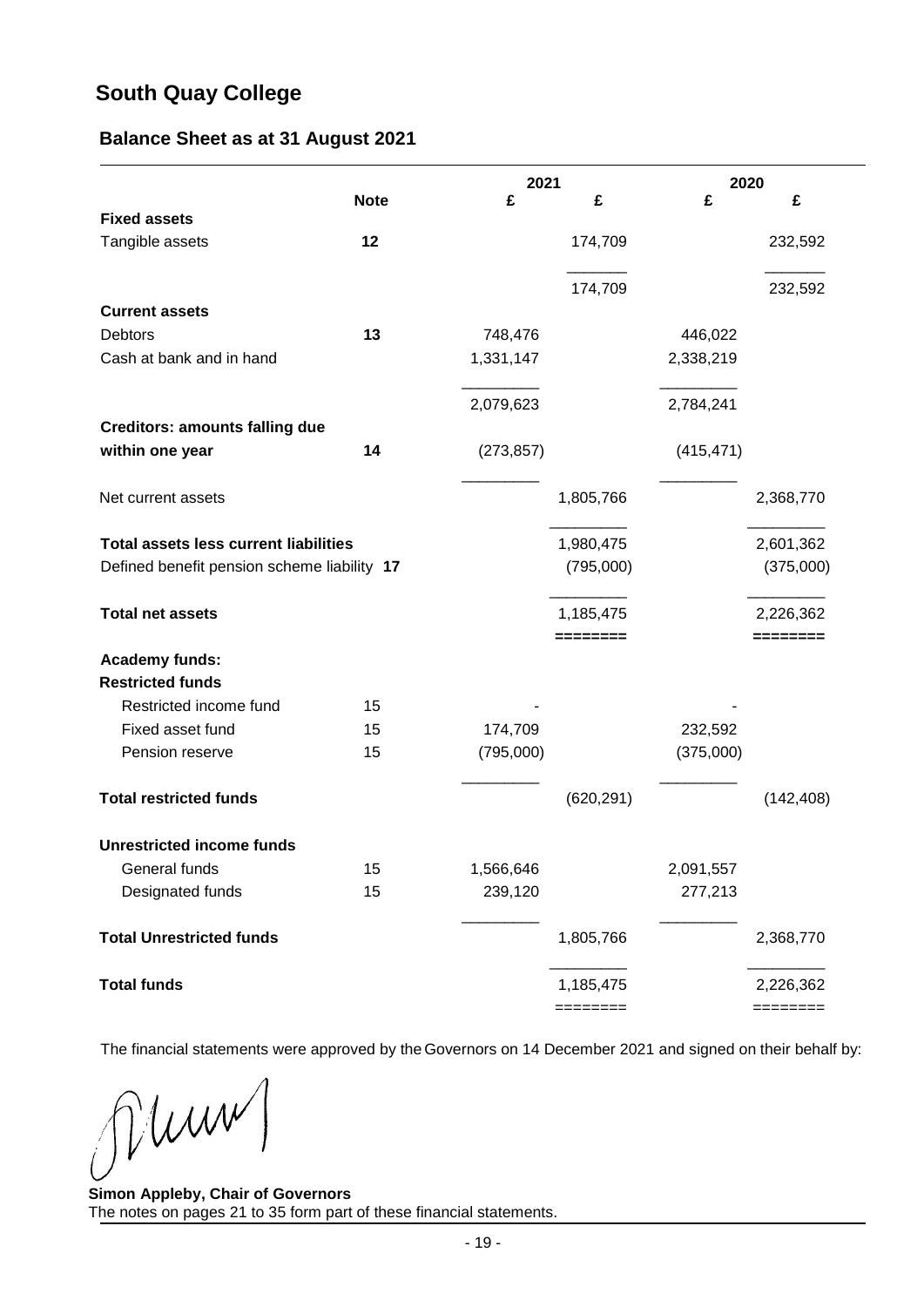## **Statement of Cash Flows for the year ended 31 August 2021**

|                                                                                                                                                                       | <b>Note</b> | £                                                                  | 2021<br>£              | £                                                                      | 2020<br>£             |
|-----------------------------------------------------------------------------------------------------------------------------------------------------------------------|-------------|--------------------------------------------------------------------|------------------------|------------------------------------------------------------------------|-----------------------|
| Cash flows from operating activities                                                                                                                                  |             |                                                                    |                        |                                                                        |                       |
| Net (expenditure)/income                                                                                                                                              |             | (1,040,887)                                                        |                        | 1,237,653                                                              |                       |
| Adjustments for:<br>Depreciation<br>Interest income<br>Pension charge<br>Pension - actuarial loss/(gain)<br>(Increase)/Decrease in debtors<br>(Decrease) in creditors | 17          | 103,022<br>(190)<br>113,000<br>307,000<br>(302, 454)<br>(141, 614) |                        | 115,784<br>(5,264)<br>115,000<br>(373,000)<br>229,896<br>(1, 288, 867) |                       |
| Cash flows (used in)/generated from<br>operating activities                                                                                                           |             |                                                                    | (962, 123)             |                                                                        | 31,202                |
| Purchase of property plant and equipment<br>Interest received                                                                                                         |             | (45, 139)<br>190                                                   |                        | (62, 631)<br>5,264                                                     |                       |
| Cash outflows used in investing activities                                                                                                                            |             |                                                                    | (44, 949)              |                                                                        | (57, 367)             |
| (Decrease) in cash                                                                                                                                                    |             |                                                                    | (1,007,072)<br>======= |                                                                        | (26, 165)<br>=======  |
| Cash and cash equivalents at 1 September                                                                                                                              |             |                                                                    | 2,338,219              |                                                                        | 2,364,384             |
| (Decrease) in cash                                                                                                                                                    |             |                                                                    | (1,007,072)            |                                                                        | (26, 165)             |
| Cash and cash equivalents at 31 August                                                                                                                                |             |                                                                    | 1,331,147<br>========  |                                                                        | 2,338,219<br>======== |

The notes on pages 21 to 35 form part of these financial statements.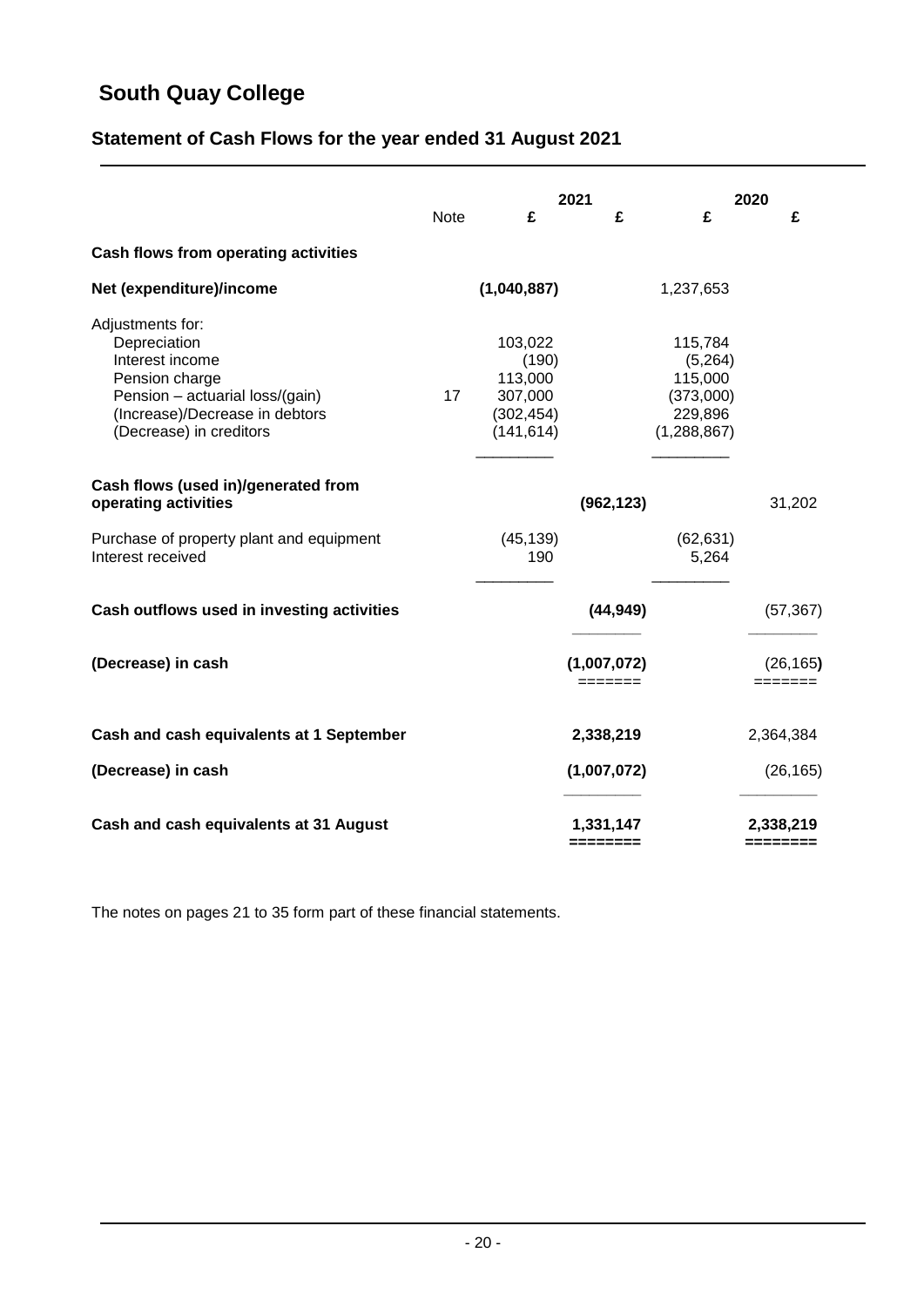### **Notes to the Financial Statements - continued For the year ended 31 August 2021**

### **1. Accounting Policies**

### **1.1 Basis of preparation**

The financial statements have been prepared under the historical cost convention in accordance with the Financial Reporting Standard applicable in the UK and Republic of Ireland (FRS 102) (effective 1 January 2019) - (Charities SORP (FRS 102)) and, the Academies Accounts Direction 2020 to 2021 issued by ESFA and the Companies Act 2006. A summary of the principal accounting policies, which have been applied consistently, except where noted, is set out below.

South Quay College meets the definition of a public benefit entity under FRS 102. Assets and liabilities are initially recognised at historical cost or transaction value unless otherwise stated in the relevant accounting policy note(s).

### **1.2 Going concern**

The trustees assess whether the use of going concern is appropriate i.e. whether there are any material uncertainties related to events or conditions that may cast significant doubt on the ability of the Academy to continue as a going concern. The trustees make this assessment in respect of a period of one year from the date of approval of the financial statements. The trustees have reviewed the cash flow and 2021/22 and 2022/23 budgets and are satisfied that there are sufficient funds to continue operating throughout for this period, and to adopt the going concern approach.

### **1.3 Company status**

The Academy is a company limited by guarantee. The members of the company are the Governors named on page 1. In the event of the Academy being wound up, the liability in respect of the guarantee is limited to £10 per member of the Academy.

### **1.4 Fund accounting**

General funds represent those resources, which may be used towards meeting any of the objects of the Academy at the discretion of the governors.

Designated funds are those unrestricted funds, which the Governors have earmarked to be used for a particular purpose.

Restricted funds comprise grants from the DfE and other donors, which are to be used for specific purposes.

### **1.5 Taxation**

The Academy is an exempt charity and as such is exempt from income tax and corporation tax on its charitable activities. The cost of irrecoverable VAT incurred by the Academy has been included in the Statement of Financial Activities.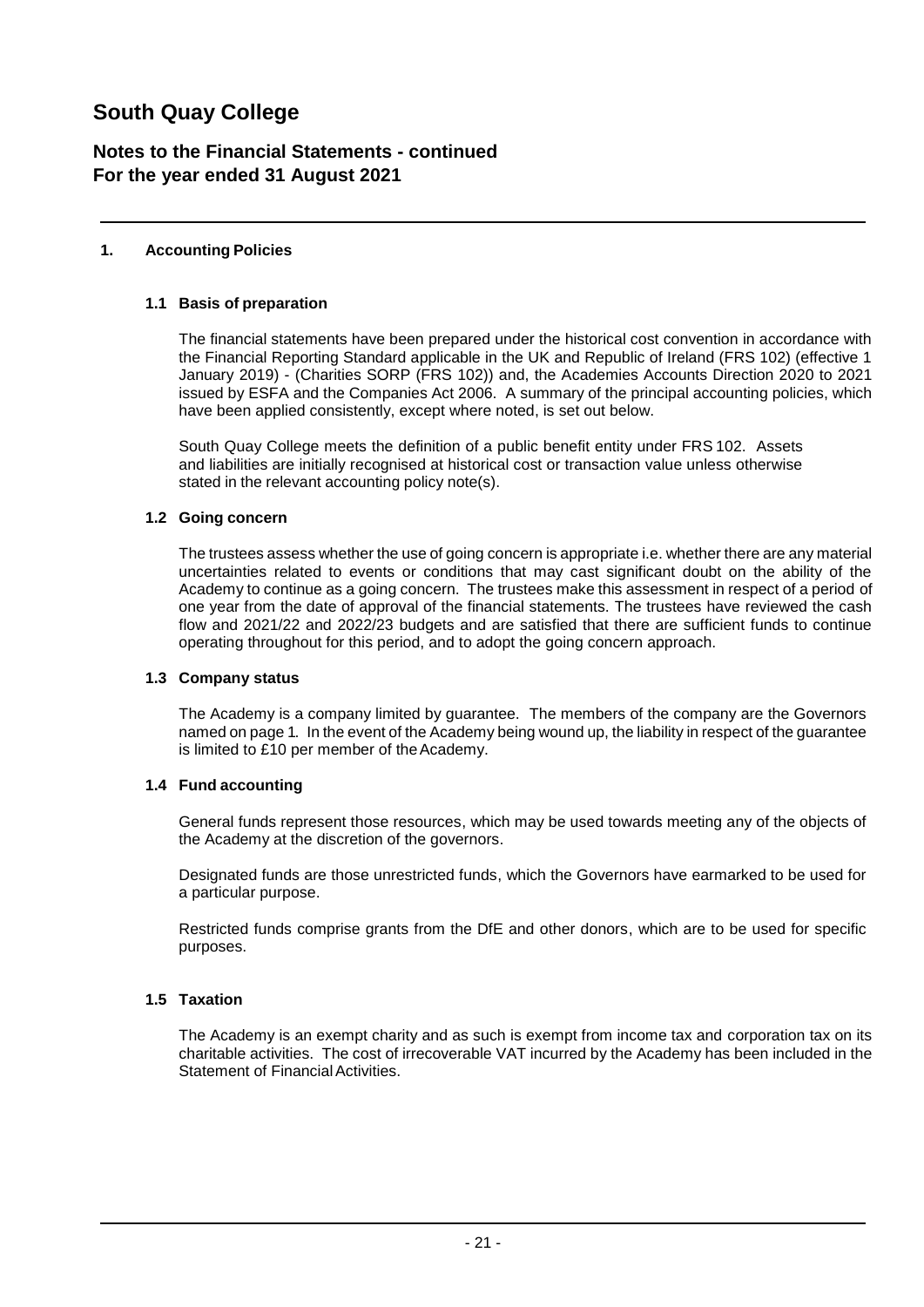### **Notes to the Financial Statements - continued For the year ended 31 August 2021**

### **1. Accounting policies (continued)**

### **1.6 Income**

All income is included in the Statement of Financial Activities when the Academy is legally entitled to the income and the amount can be quantified with reasonable accuracy.

Grants are included in the Statement of Financial Activities on a receivable basis. The balance of income received for specific purposes but not expended during the period is shown in the relevant funds on the Balance sheet.

Sponsorship income provided to the Academy, which amounts to a donation is recognised in the Statement of Financial Activities in the period in which it is receivable.

Donations are included in the Statement of Financial Activities on a cash received basis or on an accruals basis where they are assured with reasonable certainty and are receivable at the Balance Sheet date.

The value of donated services and gifts in kind provided to the Academy is recognised in the Statement of Financial Activities as income and expenditure at their estimated value to the Academy in the period in which they are receivable, and where the benefit is both quantifiable and material.

Interest receivable is included within the Statement of Financial Activities on a receivable basis.

### **1.7 Expenditure**

Expenditure is recognised in the period in which it is incurred and includes irrecoverable VAT. They have been classified under headings that aggregate all costs relating to that activity.

In accordance with the Charities SORP, expenditure has been analysed between the cost of raising funds, the Academy's charitable activities and governance. Items of expenditure, which involve more than one cost category have been apportioned on a reasonable, justifiable and consistent basis for the cost category concerned.

Governance costs include the costs attributable to the Academy's compliance with constitutional and statutory requirements, including audit, strategic management and governors' meetings and reimbursed expenses. Such costs include both direct and allocated support costs.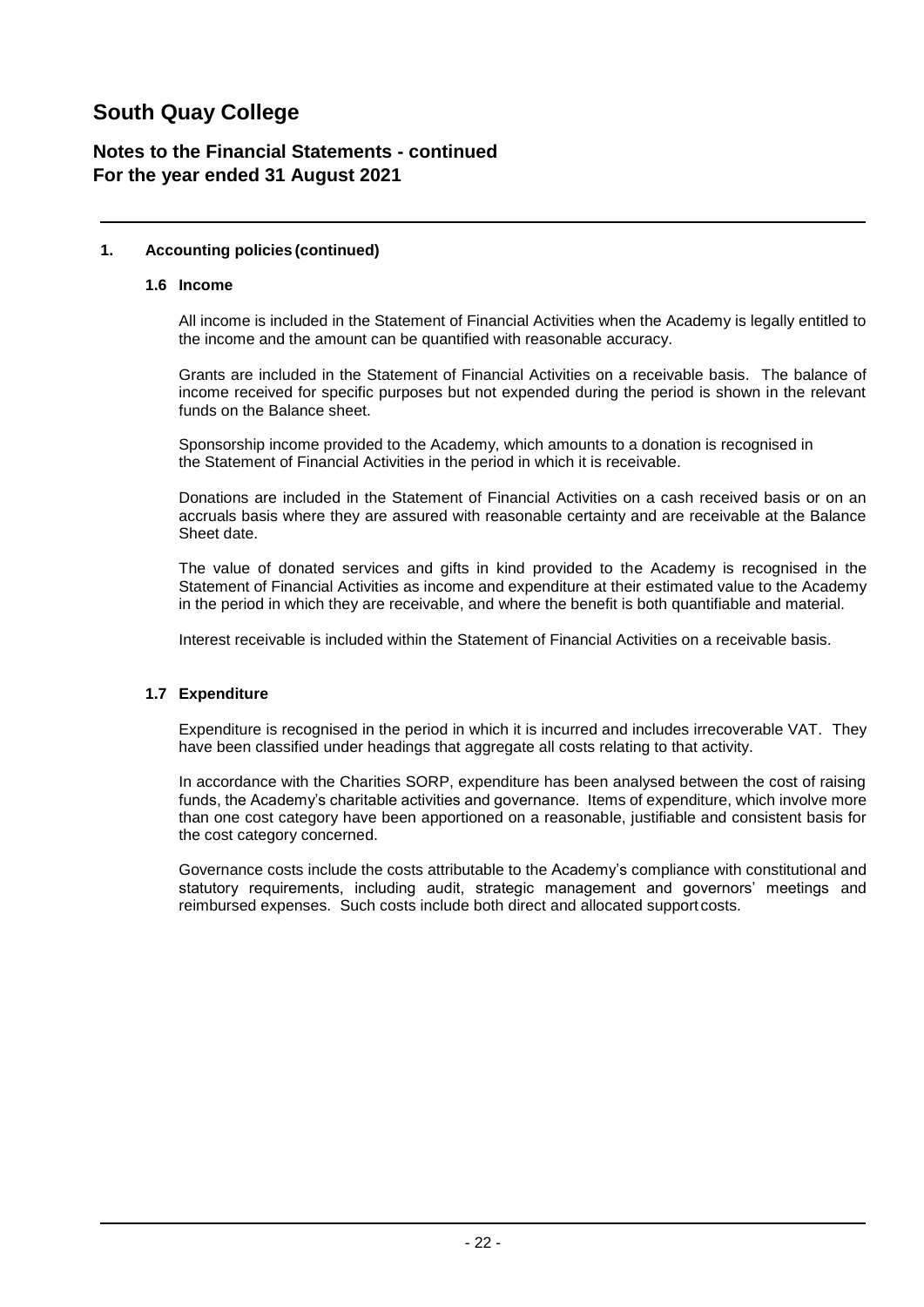### **Notes to the Financial Statements - continued For the year ended 31 August 2021**

### **1. Accounting policies (continued)**

### **1.8 Tangible fixed assets and depreciation**

Tangible fixed assets acquired since the Academy was established are included in the financial statements at cost.

Where tangible fixed assets have been acquired with the aid of specific grants, either from the Government or from the private sector, they are included in the Balance Sheet at cost and depreciated over their expected useful economic life. The related grants are credited to a restricted fixed asset fund (in the Statement of Financial Activities and carried forward in the Balance Sheet). The depreciation on such assets is charged in the Statement of Financial Activities over the expected useful economic life of the related asset on a basis consistent with the depreciation policy.

Assets costing less than £1,000 are written off in the year of acquisition. All other assets are capitalised.

Depreciation is provided on a straight-line basis on the cost of tangible fixed assets, to write them down to their estimated residual values over their expected useful lives. No depreciation is provided on freehold land. The expected useful lives used for other assets are:

| Leasehold property              | $\sim$     | 5 years                   |
|---------------------------------|------------|---------------------------|
| Plant and machinery             | $\sim$     | 3 to 5 years              |
| <b>Fixtures and fittings</b>    | $\sim$     | $2\frac{1}{2}$ to 5 years |
| Computer equipment and software | $\sim$ $-$ | $2\frac{1}{2}$ to 5 years |

### **1.9 Operating leases**

Rentals under operating leases are charged to the Statement of Financial Activities on a straight-line basis over the lease term.

Benefits received and receivable as an incentive to sign an operating lease are recognised on a straight-line basis over the period until the date the rent is expected to be adjusted to the prevailing market rate.

### **1.10 Pensions**

The Academy employees are members of personal stakeholder defined contribution schemes. The assets of these schemes are held separately from those of the Academy, being invested externally. The pension costs for the schemes represent the contributions payable by the Academy in the year.

### **1.11 Critical judgements and key areas of uncertainty**

### **Local Government Pension Scheme**

The present value of the Local Government Pension Scheme defined benefit liability depends on a number of factors that are determined on an actuarial basis using a variety of assumptions. The assumptions used in determining the net cost for pensions include the discount rate. Any changes in these assumptions, which are disclosed in note 17, will impact the carrying amount of the pension liability. The actuary has used a roll forward approach which, projects results from the latest actuarial valuation performed at 31 March 2021 to value the pensions liability at 31 August 2021. Any differences between the figures derived from the roll forward approach and a full actuarial valuation would impact on the carrying amount of the pension liability.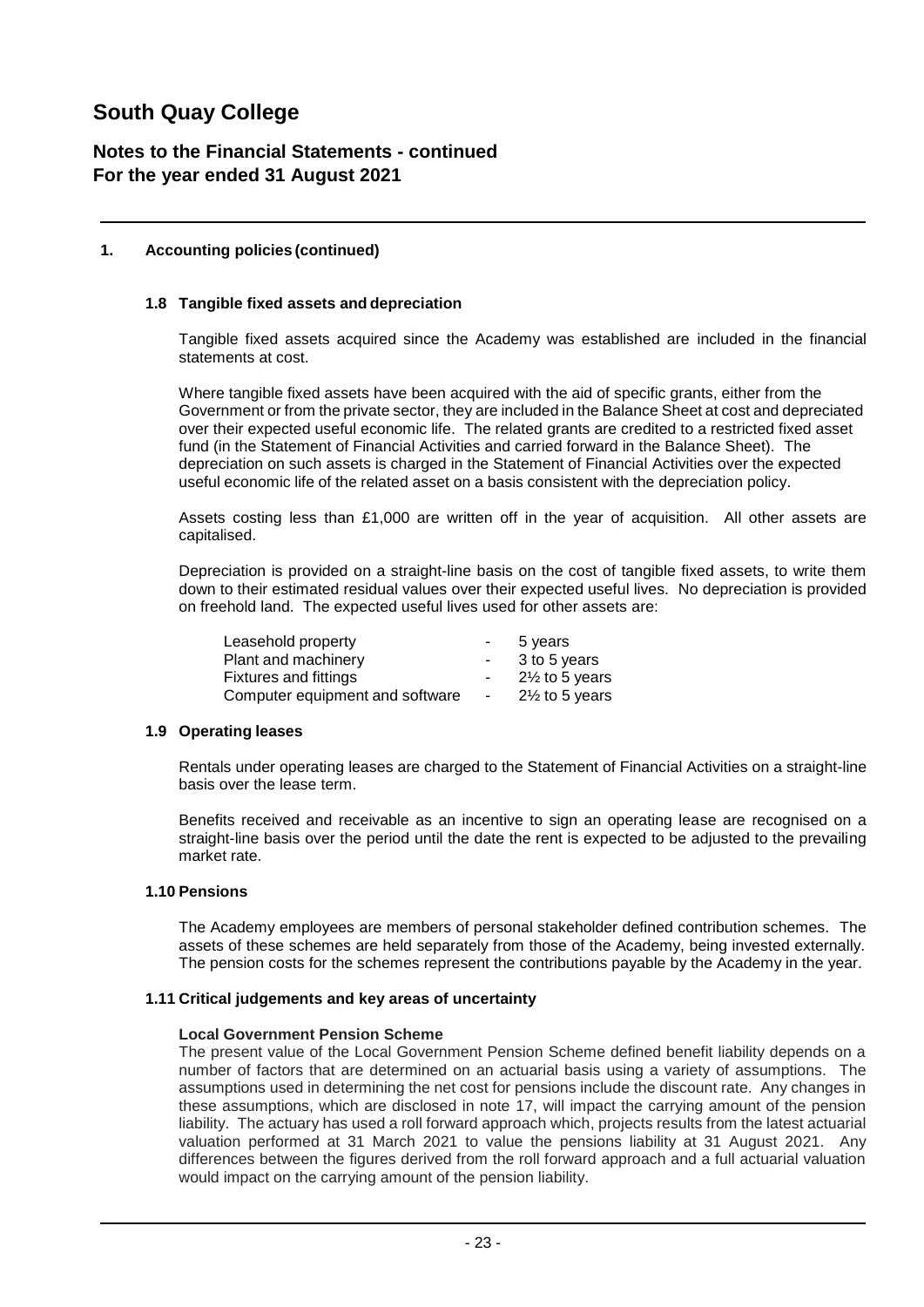### **Notes to the Financial Statements - continued**

### **For the year ended 31 August 2021**

### **2. General Annual Grant (GAG)**

Under the funding agreement with the Secretary of State the Academy Trust was subject to limits at 31 August 2021 on the amount of GAG that could be carried forward from one year to the next. The Academy Trust is not carrying forward any GAG at the end of the year.

### **3. Activities for generating funds**

|                                                | <b>Unrestricted</b> | <b>Restricted</b> | <b>Total</b>             | <b>Total</b> |
|------------------------------------------------|---------------------|-------------------|--------------------------|--------------|
|                                                | funds               | funds             | 2021                     | 2020         |
|                                                | £                   | £                 | £                        | £            |
| Hire of facilities, (credits re previous year) | ۰                   | ۰                 | $\overline{\phantom{a}}$ | 1,893        |
| Other income                                   | 900                 |                   | 900                      | 9,622        |
|                                                |                     |                   |                          |              |
|                                                | 900                 | ٠                 | 900                      | 11,515       |
|                                                |                     |                   |                          |              |

### **4.** Investment income

|                     | <b>Unrestricted</b> | <b>Restricted</b> | <b>Total</b> | <b>Total</b> |
|---------------------|---------------------|-------------------|--------------|--------------|
|                     | funds               | funds             | 2021         | 2020         |
|                     | £                   | £                 | £            | £            |
| Short term deposits | 190                 | ۰                 | 190          | 5,264        |
|                     |                     |                   |              |              |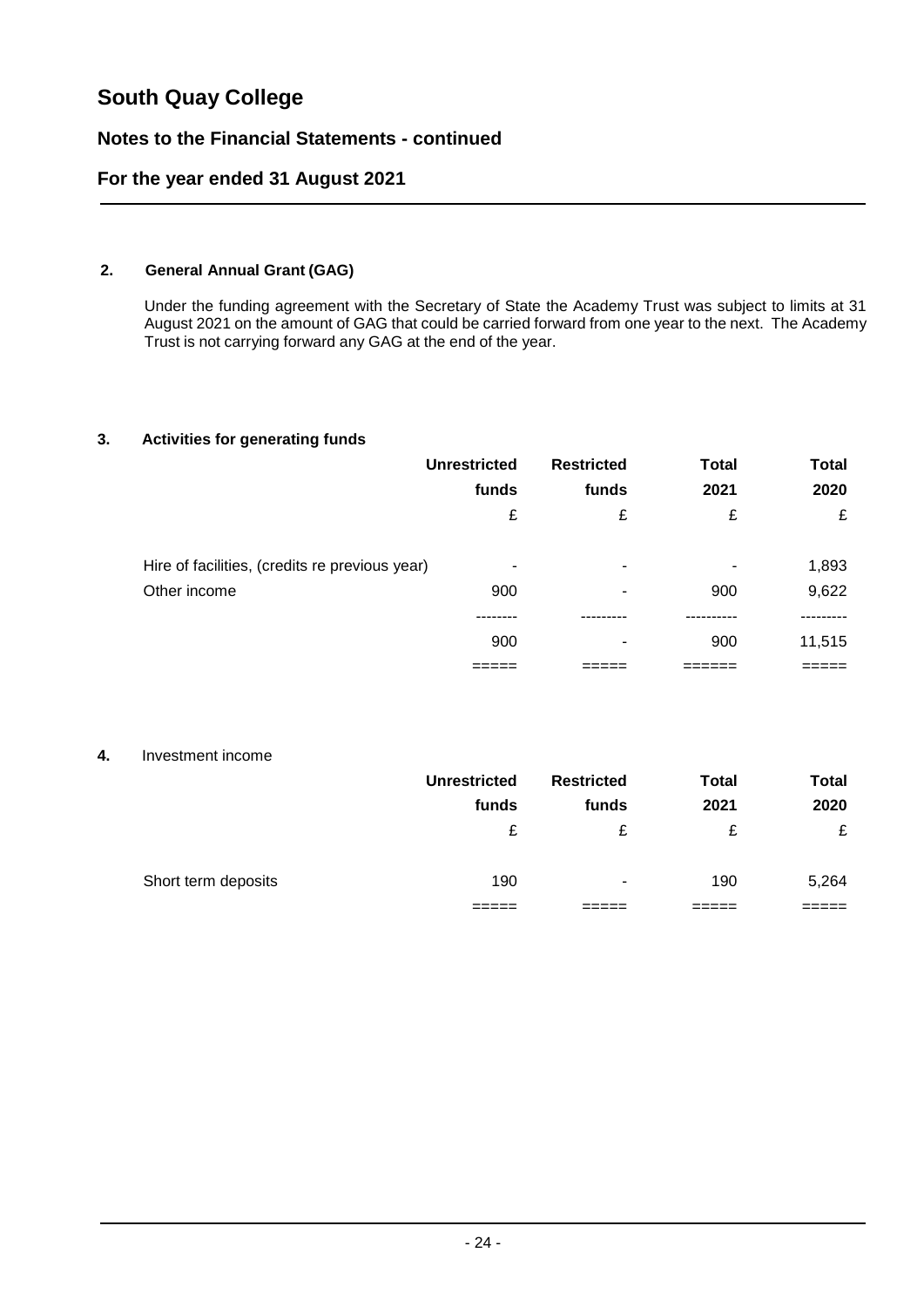### **Notes to the Financial Statements - continued**

### **For the year ended 31 August 2021**

### **5. Funding for Academy's educationaloperations**

|                                                 | <b>Unrestricted</b><br>funds<br>£ | <b>Restricted</b><br>funds<br>£ | Total<br>2021<br>£ | Total<br>2020<br>£ |
|-------------------------------------------------|-----------------------------------|---------------------------------|--------------------|--------------------|
| DfE/ESFA grant                                  |                                   |                                 |                    |                    |
| General Annual Grant (GAG)                      |                                   | 536,885                         | 536,885            | 2,588,049          |
| Other DfE/ESFA grants                           |                                   | 550,237                         | 550,237            | 547,250            |
|                                                 |                                   |                                 |                    |                    |
|                                                 | ۰                                 | 1,087,122                       | 1,087,122          | 3,135,299          |
| <b>DfE/ESFA capital grants</b>                  |                                   |                                 |                    |                    |
| Devolved formula capital allocations            |                                   | 7,046                           | 7,046              | 7,243              |
| Other government grants                         |                                   |                                 |                    |                    |
| Local authority grants:                         |                                   |                                 |                    |                    |
| Key stage 4                                     | 388,139                           |                                 | 388,139            | 556,226            |
| High needs                                      | 374,684                           |                                 | 374,684            | 137,665            |
| <b>Exceptional government funding</b>           |                                   |                                 |                    |                    |
| Other Coronavirus funding                       |                                   | 38,092                          | 38,092             | 2,009              |
| <b>Total funding for educational operations</b> | 762,823                           | 1,132,260                       | 1,895,083          | 3,838,442          |
|                                                 |                                   | =======                         |                    |                    |

The Academy Trust has been eligible to claim additional funding in year from government support schemes in response to the coronavirus outbreak. The funding received is shown above under "exceptional government funding".

The other coronavirus funding relates to the Year 11 transition fund Covid19 catch-up premium and Covid mass testing income, and covers expenditure included in notes 6 and 9 below as appropriate.

### **6. Expenditure**

|                                                             | <b>Staff</b><br>costs<br>£ | <b>Premises</b><br>costs<br>£ | <b>Other</b><br>costs<br>£   | Total<br>2021<br>£               | Total<br>2020<br>£               |
|-------------------------------------------------------------|----------------------------|-------------------------------|------------------------------|----------------------------------|----------------------------------|
| <b>Educational operations</b>                               |                            |                               |                              |                                  |                                  |
| Direct costs<br>Allocated support costs<br>Governance costs | 1,226,330<br>271,202<br>-  | 80.436<br>803,743             | 132.326<br>105,415<br>10.608 | 1.439.092<br>1,180,360<br>10.608 | 1.391.881<br>1,583,896<br>14.791 |
| Total                                                       | 1,497,532                  | 884.179                       | 248.349                      | 2,630,060                        | 2,990,568                        |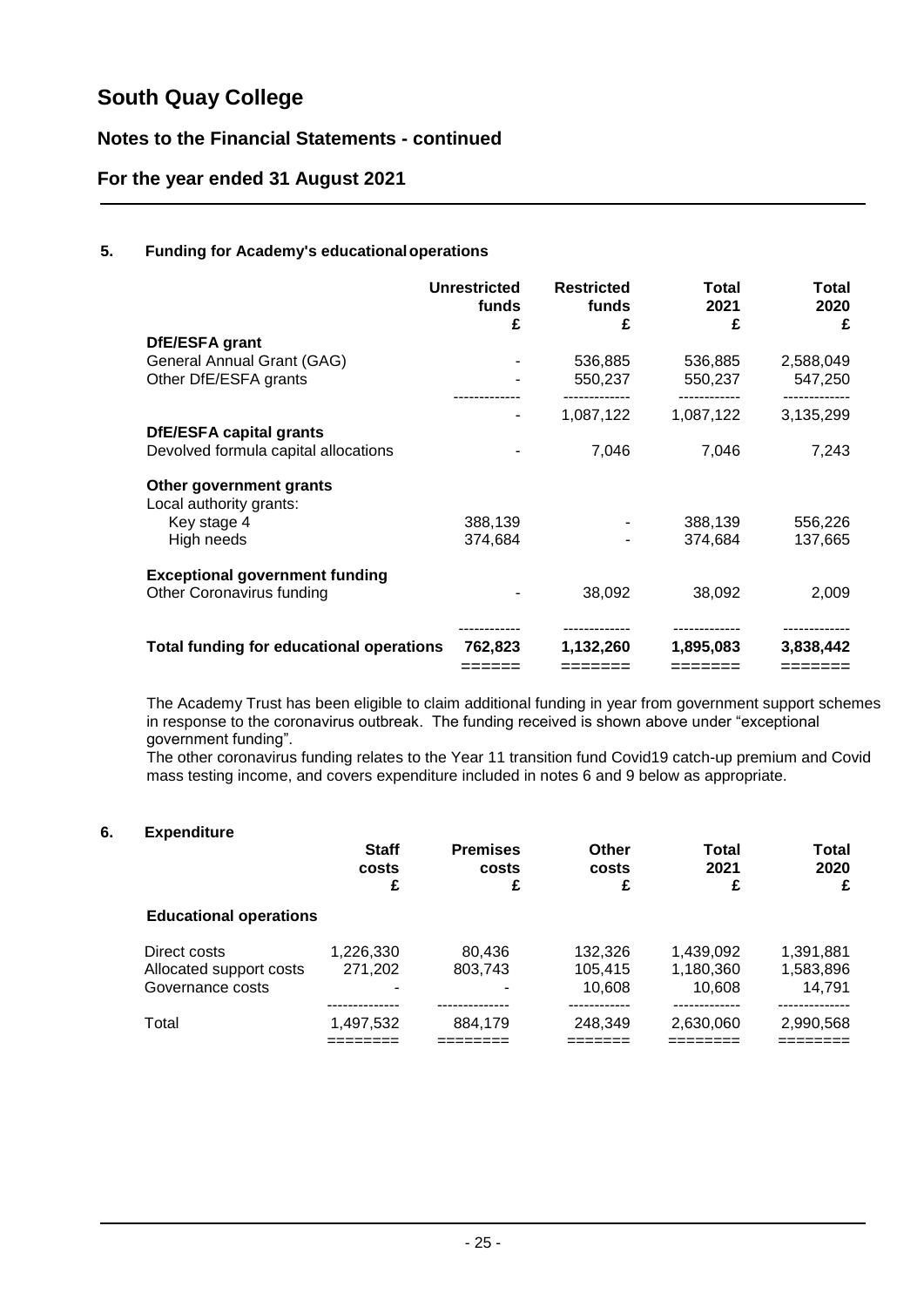## **Notes to the Financial Statements - continued**

## **For the year ended 31 August 2021**

### **7. Total expenditure**

|                                             | <b>Unrestricted</b> | <b>Restricted</b>       | Total                   | Total                       |
|---------------------------------------------|---------------------|-------------------------|-------------------------|-----------------------------|
|                                             | <b>Funds</b>        | <b>Funds</b>            | 2021                    | 2020                        |
|                                             | £                   | £                       | £                       | £                           |
| <b>Direct costs</b>                         |                     |                         |                         |                             |
| Teaching and educational support staff      | 266,141             | 960,189                 | 1,226,330               | 1,164,365                   |
| Depreciation                                |                     | 80,436                  | 80,436                  | 72,527                      |
| <b>Educational supplies</b>                 |                     | 41,759                  | 41,759                  | 47,762                      |
| Exam fees                                   |                     | 13,586                  | 13,586                  | 17,659                      |
| Staff development                           | $\blacksquare$      | 4,966                   | 4,966                   | 15,458                      |
| Other direct costs                          |                     | 72,015<br>------------- | 72,015<br>------------- | 74,110<br>-------------     |
| Total direct costs                          | 266,141             | 1,172,951               | 1,439,092               | 1,391,881                   |
| <b>Support costs</b>                        | -----------         |                         | -------------           | -------------               |
| Support staff cost                          |                     | 271,202                 | 271,202                 | 542,104                     |
| Depreciation                                |                     | 22,586                  | 22,586                  | 43,257                      |
| Technology costs                            |                     | 42,384                  | 42,384                  | 45,057                      |
| Recruitment and support                     |                     | 7,285                   | 7,285                   | 558                         |
| Maintenance of premises and equipment       |                     | 25,959                  | 25,959                  | 77,847                      |
| Cleaning                                    |                     | 74,821                  | 74,821                  | 72,103                      |
| Rent, rates and utilities                   | $\blacksquare$      | 647,793                 | 647,793                 | 639,888                     |
| Energy costs                                | $\blacksquare$      | 32,584                  | 32,584                  | 26,805                      |
| Insurance                                   |                     | 954                     | 954                     | 1,656                       |
| Catering                                    |                     | 18,163                  | 18,163                  | 20,111                      |
| Legal and professional                      |                     | 28,053                  | 28,053                  | 102,496                     |
| Bank interest and charges                   |                     | 878                     | 878                     | 1,526                       |
| Other support costs                         |                     | 7,698                   | 7,698                   | 10,488                      |
|                                             | ------------        | -------------           | -------------           | -------------               |
| Total support costs                         |                     | 1,180,360               | 1,180,360               | 1,583,896<br>-------------- |
| <b>Total Direct and Support costs</b>       | 266,141             | 2,353,311               | 2,619,452               | 2,975,777                   |
|                                             |                     |                         |                         |                             |
| Governance costs                            |                     |                         |                         |                             |
| Auditor's remuneration:                     |                     |                         |                         |                             |
| Audit of financial statements               |                     | 10,591                  | 10,591                  | 9,500                       |
| Review of various returns and disbursements |                     |                         |                         | 1,500                       |
| Accountancy/Review of Return                |                     |                         |                         |                             |
| - overrun from prior year                   |                     |                         |                         | 1,638                       |
| Legal and professional fees                 |                     |                         |                         | 2,053                       |
| Other costs                                 |                     | 17                      | 17                      | 100                         |
|                                             |                     | 10,608                  | 10,608                  | 14,791                      |
|                                             |                     |                         |                         |                             |
| <b>Total Expenditure</b>                    | 266,141             | 2,363,919               | 2,630,060               | 2,990,568                   |
|                                             | =======             | ========                | ========                | ========                    |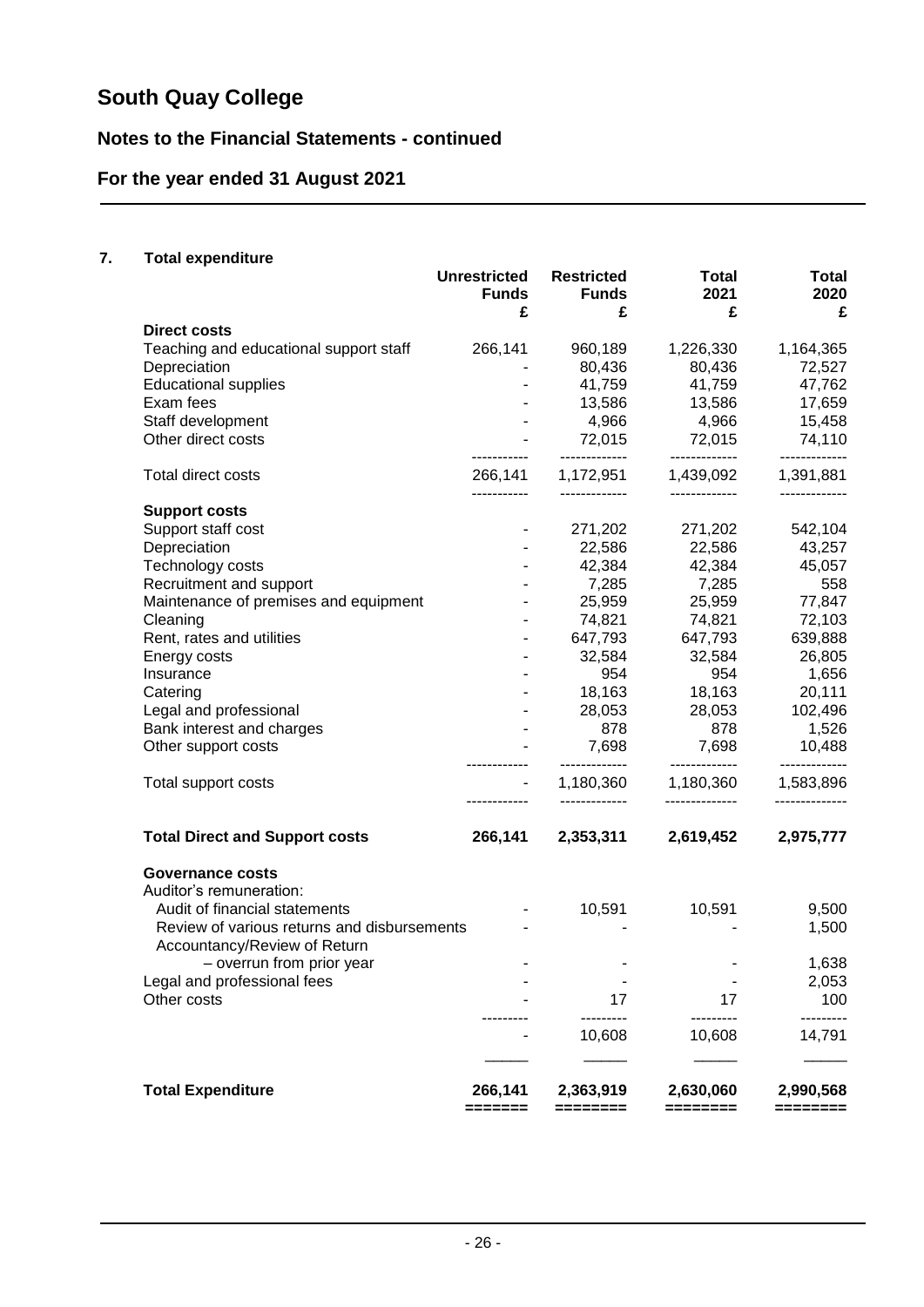### **Notes to the Financial Statements - continued**

### **For the year ended 31 August 2021**

### **8. Net (expenditure)/income before transfers**

This is stated after charging:

|                                                         | 2021    | 2020    |
|---------------------------------------------------------|---------|---------|
|                                                         | £       | £       |
| Depreciation of tangible fixed assets:                  |         |         |
| Owned by the charity                                    | 103,022 | 115,784 |
| Auditor's remuneration                                  |         |         |
| Audit of financial statements                           | 10.591  | 9,500   |
| Review of returns                                       |         | 1.500   |
| Accountancy/Review of returns - overrun from prior year | ۰       | 1.638   |
| Operating leases                                        | 507.559 | 507.559 |
|                                                         |         |         |

### **9. Staff costs**

.

Staff costs were as follows:

|                                     | 2021<br>£       | 2020<br>£         |
|-------------------------------------|-----------------|-------------------|
| Wages and salaries                  | 869,357         | 862,698           |
| Social security costs               | 86,121          | 83,718            |
| Pension costs                       | 251,915         | 240,248           |
|                                     | 1,207,393       | 1,186,664         |
| Staff restructuring costs           | 23,998          | 21,188            |
| Agency staff costs                  | 266,141         | 498,617           |
|                                     | 1,497,532       | 1,706,469         |
|                                     | ========        | ========          |
| Staff restructuring costs comprise: |                 |                   |
| Redundancy payments                 | 19,803          | 4,188             |
| Severance payments                  | 4,195           | 17,000            |
|                                     |                 | ---------         |
|                                     | 23,998<br>===== | 21,188<br>$=====$ |
|                                     |                 |                   |

Pension costs includes £113,000 (2020: £115,000) pension expense provision in relation to the Local Government Pension Scheme.

Included in staff restructuring costs are non-contractual payments of £4,195 (2020: £17,000).

Key management personnel during the year, includes the Principal and the Vice Principal. The total employee benefits of the key management personnel of the academy were £181,635 (2020: £185,364).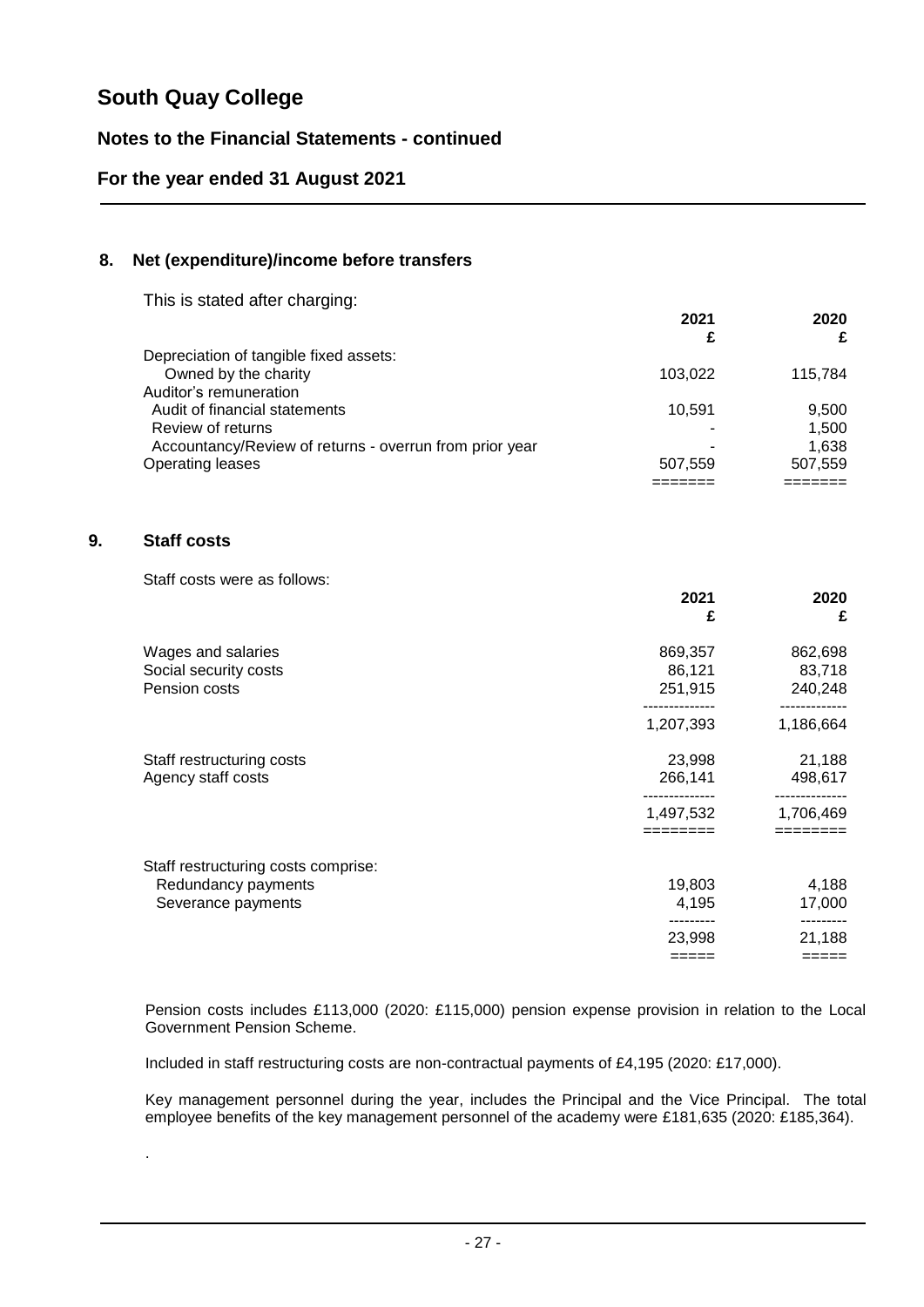### **Notes to the Financial Statements - continued**

### **For the year ended 31 August 2021**

### **9. Staff costs (continued)**

### **a. Staff numbers**

The average number of persons (including the senior management team) employed by the Academy during the year expressed as headcount and full time equivalents (FTE) were as follows:

|                            | Headcount<br>2021<br>No. | <b>FTE</b><br>2021<br>No. | <b>Headcount</b><br>2020<br>No. | <b>FTE</b><br>2020<br>No. |
|----------------------------|--------------------------|---------------------------|---------------------------------|---------------------------|
| <b>Teachers</b>            | 9                        | 5                         | 5                               | 5                         |
| Administration and support | 13                       | 10                        | 16                              | 15                        |
| Management                 | 3                        | 3                         | 5                               | 3                         |
|                            |                          |                           |                                 |                           |
|                            | 25                       | 18                        | 26                              | 23                        |
|                            |                          |                           |                                 | $\equiv$ $\equiv$         |

### b. Higher paid staff

The number of employees whose emoluments (excluding employer pension contributions costs) exceeded £60,000 was:

|                   | 2021 | 2020                     |
|-------------------|------|--------------------------|
| £60,001 - £70,000 |      | $\overline{\phantom{a}}$ |
| £70,001 - £80,000 | ٠    | C                        |
| £80,001 - £90,000 |      | $\overline{\phantom{a}}$ |

### **10. Governors'remuneration**

During the year retirement benefits were accruing to no Governor (2020: none) in respect of defined contribution pension schemes.

The Principal and staff Governors only receive remuneration in respect of services they provide undertaking the roles of Principal and staff and not in respect of their services as Governors.

No Governors (2020: none) received remuneration in respect of professional services provided outside their services as Governors. No Governors were remunerated for any of their normal duties that they were fulfilling as Governors. The total payment amount during the year for these services was £nil (2020: £nil).

No Governors (2020: none) received reimbursement of travel expenses during the year.

### **11. Governors' and Officers' Insurance**

The Academy Trust has opted into the Department for Education's Risk Protection Arrangement (RPA), an alternative to insurance where the UK government funds cover losses that arise.

This scheme protects the Governors and officers from claims arising from negligent acts, errors or omissions occurring whilst on Academy business, and provides cover up to £10,000,000. It is not possible to quantify the Governors and officers' indemnity element from the overall cost on the RPA scheme.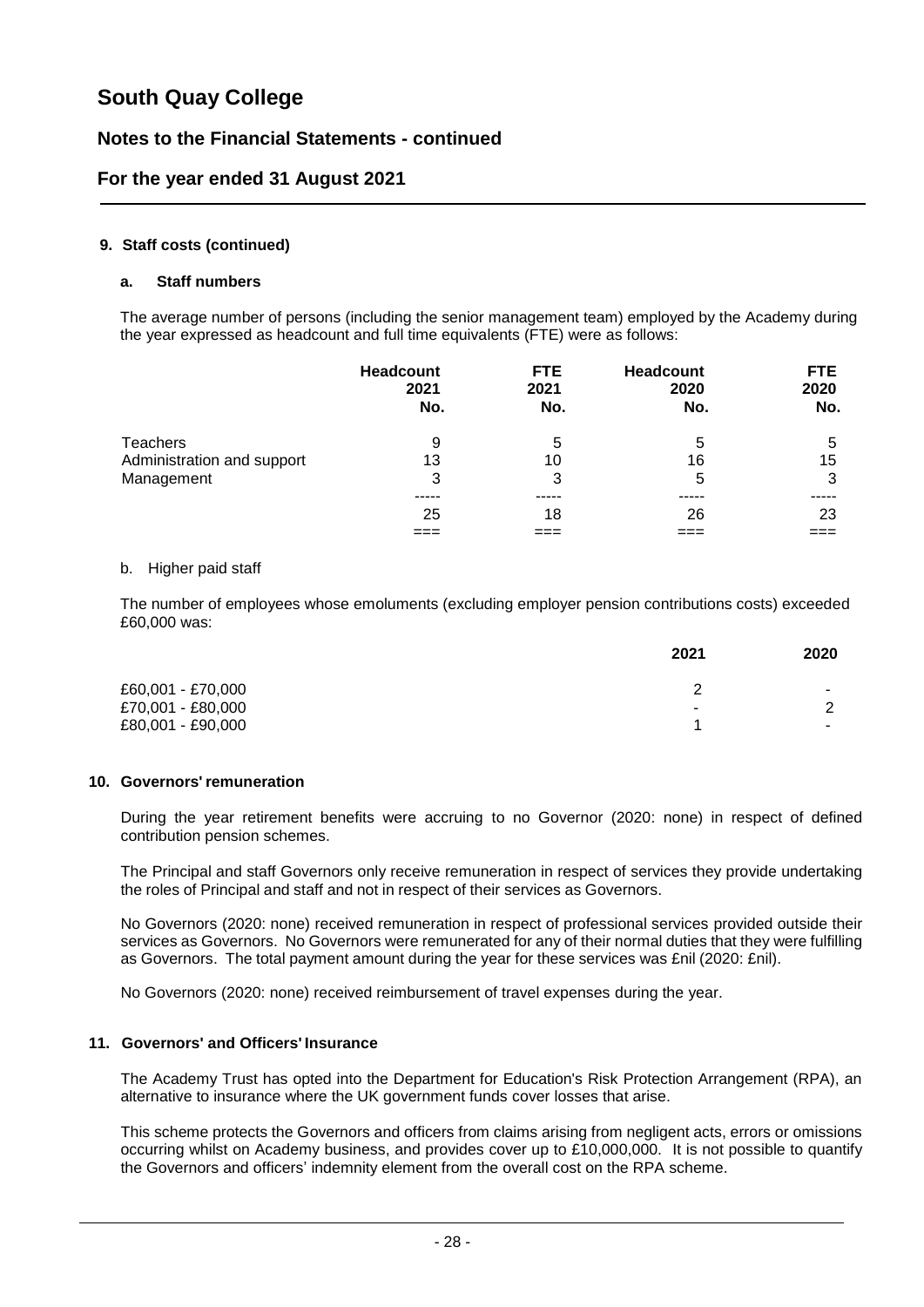## **Notes to the Financial Statements - continued**

## **For the year ended 31 August 2021**

### **12. Fixed assets**

|                          | Long<br>Leasehold<br><b>Land and</b><br><b>Buildings</b> | <b>Fixtures</b><br>and<br><b>Fittings</b> | <b>Plant</b><br>and<br><b>Machinery</b> | <b>Computer</b><br>equipment | <b>Total</b><br><b>Tangible</b><br><b>Fixed</b><br><b>Assets</b> |
|--------------------------|----------------------------------------------------------|-------------------------------------------|-----------------------------------------|------------------------------|------------------------------------------------------------------|
|                          | £                                                        | £                                         | £                                       | £                            | £                                                                |
| Cost                     |                                                          |                                           |                                         |                              |                                                                  |
| At 1 September 2020      | 4,284,733                                                | 413,454                                   | 14,279                                  | 513,088                      | 5,225,554                                                        |
| Additions                | 15,545                                                   | 26,407                                    | 2,424                                   | 763                          | 45,139                                                           |
| <b>At 31 August 2021</b> | . <b>.</b> .<br>4,300,278                                | 439,861                                   | 16,703                                  | -----------<br>513,851       | -------------<br>5,270,693                                       |
|                          |                                                          |                                           |                                         |                              | -------------                                                    |
| <b>Depreciation</b>      |                                                          |                                           |                                         |                              |                                                                  |
| At 1 September 2020      | 4,074,834                                                | 392,597                                   | 14,279                                  | 511,252                      | 4,992,962                                                        |
| Charge for the year      | 80,436                                                   | 20,815                                    |                                         | 1,771                        | 103,022                                                          |
| <b>At 31 August 2021</b> | 4,155,270                                                | 413,412                                   | 14,279                                  | 513,023                      | 5,095,984                                                        |
|                          |                                                          |                                           |                                         |                              |                                                                  |
| <b>Net book values</b>   |                                                          |                                           |                                         |                              |                                                                  |
| <b>At 31 August 2021</b> | 145,008                                                  | 26,449                                    | 2,424                                   | 828                          | 174,709                                                          |
|                          | ======                                                   | $=$ $=$ $=$ $=$ $=$ $=$                   | $=$ =====                               | ======                       | ======                                                           |
| At 31 August 2020        | 209,899                                                  | 20,857                                    |                                         | 1,836                        | 232,592                                                          |
|                          | $=$ $=$ $=$ $=$ $=$ $=$                                  | $=$ $=$ $=$ $=$ $=$ $=$                   | ======                                  | ======                       | $=$ $=$ $=$ $=$ $=$ $=$ $=$                                      |

### **13. Debtors**

|                                | 2021    | 2020    |
|--------------------------------|---------|---------|
|                                | £       | £       |
| Trade debtors                  | 168,733 | 272,312 |
| VAT recoverable                | 49,168  | 31,463  |
| Other debtors                  | 648     | 648     |
| Prepayments and accrued income | 529,927 | 141,599 |
|                                |         |         |
|                                | 748,476 | 446,022 |
|                                |         |         |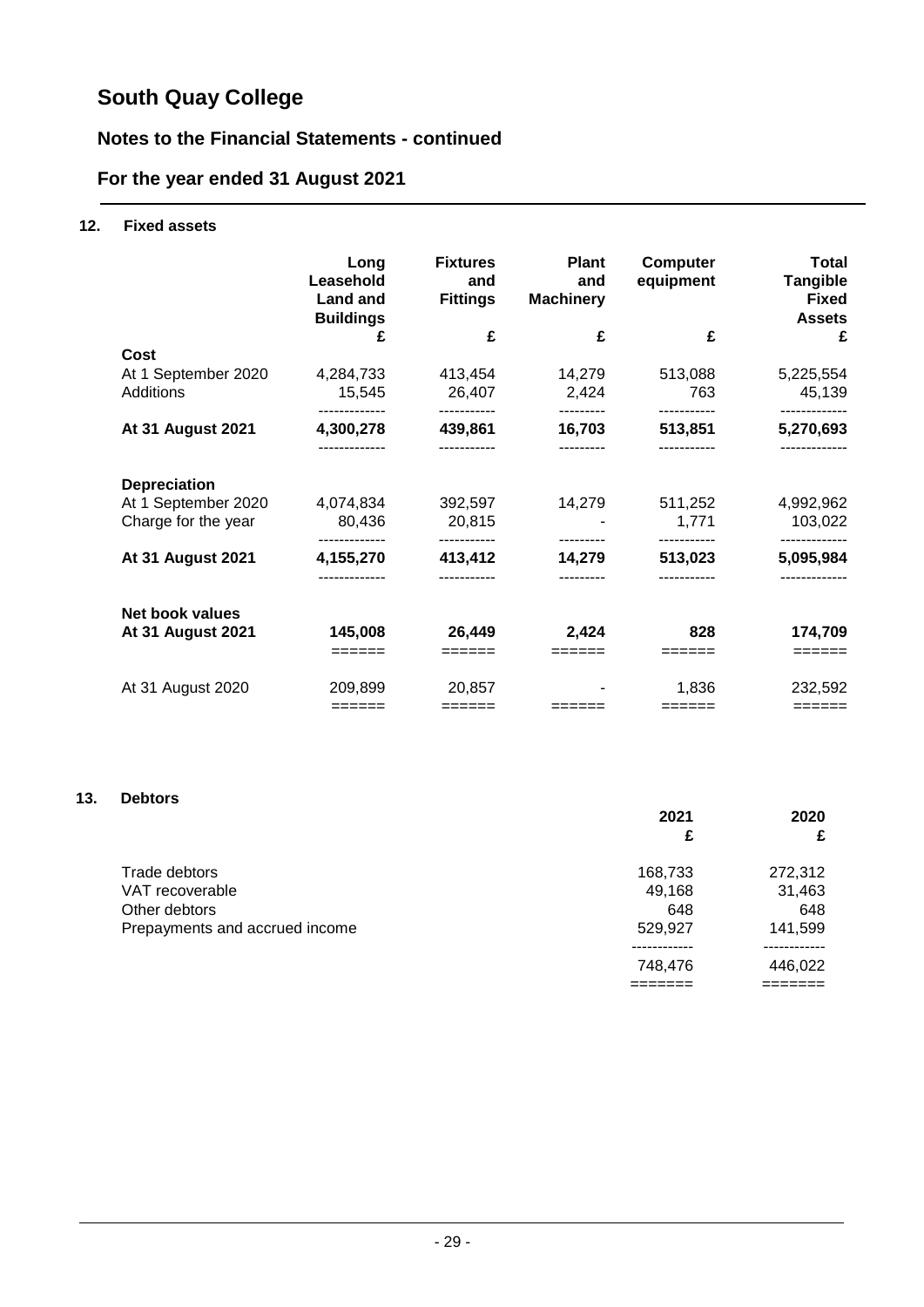### **Notes to the Financial Statements - continued**

### **For the year ended 31 August 2021**

### **14. Creditors: amounts falling due within one year**

|                                                               | 2021     | 2020     |
|---------------------------------------------------------------|----------|----------|
|                                                               |          | £        |
| Trade creditors                                               | 101.935  | 53.783   |
| Other taxation and social security                            | 24.627   | 31,667   |
| Other creditors                                               | 28.402   | 202,635  |
| Accruals and deferred income                                  | 118.893  | 127,386  |
|                                                               |          |          |
|                                                               | 273,857  | 415.471  |
|                                                               |          |          |
| Deferred income                                               |          |          |
| Deferred income at 1 September 2020                           | 38.310   | 62.054   |
| Released from previous years                                  | (38,310) | (62,054) |
| Resources deferred in the year – (income received in advance) | 69,342   | 38,310   |
|                                                               |          |          |
| Deferred income at 31 August 2021                             | 69,342   | 38,310   |
|                                                               |          |          |

### **15. Statement of funds**

|                                                                          | At 01/09/20<br>£                        | <b>Income</b><br>£ | £                               | <b>Expenditure Transfers Losses</b>       | £         | At 31/08/21<br>£            |
|--------------------------------------------------------------------------|-----------------------------------------|--------------------|---------------------------------|-------------------------------------------|-----------|-----------------------------|
| <b>Unrestricted funds</b>                                                |                                         |                    |                                 |                                           |           |                             |
| General funds<br>Designated funds                                        | 2,091,557<br>277,213                    | 763,913            |                                 | $(266, 141)$ $(1, 022, 683)$<br>(38,093)  |           | $-1,566,646$<br>239,120     |
|                                                                          | 2,368,770                               |                    |                                 | 763,913 (266,141) (1,060,776)             |           | $-1,805,766$                |
| <b>Restricted funds</b>                                                  |                                         |                    |                                 |                                           |           |                             |
| General Annual Grant (GAG)<br>Other restricted income<br>Pension reserve | and the state of the state<br>(375,000) | 536,885<br>588,329 | (588, 329)<br>(113,000)         | $(1,559,568)$ 1,022,683                   | (307,000) | (795,000)                   |
|                                                                          |                                         |                    |                                 |                                           |           |                             |
|                                                                          | (375,000)                               |                    |                                 | 1,125,214 (2,260,897) 1,022,683 (307,000) |           | (795,000)                   |
| <b>Restricted fixed asset funds</b>                                      |                                         |                    |                                 |                                           |           |                             |
| DfE/ESFA capital grants<br>Capital expenditure from GAG 232,592          | and the company of the company          | 7,046              | (103, 022)                      | 95,976<br>(57, 883)                       |           | 174,709                     |
|                                                                          | 232592                                  | 7,046              | (103, 022)                      | 38,093                                    |           | 174,709                     |
| <b>Total restricted funds</b>                                            | (142, 408)                              |                    | 1,132,260 (2,363,919) 1,060,776 |                                           | (307,000) | (620, 291)                  |
| <b>Total funds</b>                                                       | 2,226,362                               | 1,896,173          | (2,630,060)                     |                                           | (307,000) | 1,185,475                   |
|                                                                          | $=$ $=$ $=$ $=$ $=$ $=$ $=$             |                    | $=$ $=$ $=$ $=$ $=$ $=$ $=$     | $======$                                  | =======   | $=$ $=$ $=$ $=$ $=$ $=$ $=$ |

The Governors have agreed to keep in designated £239,120 (2020: £277,213) for future infrastructure and capital improvement projects. A transfer of £38,093 (2020: £55,388) has been made to the restricted fixed asset fund as a result of capital additions, which were not funded through a capital grant.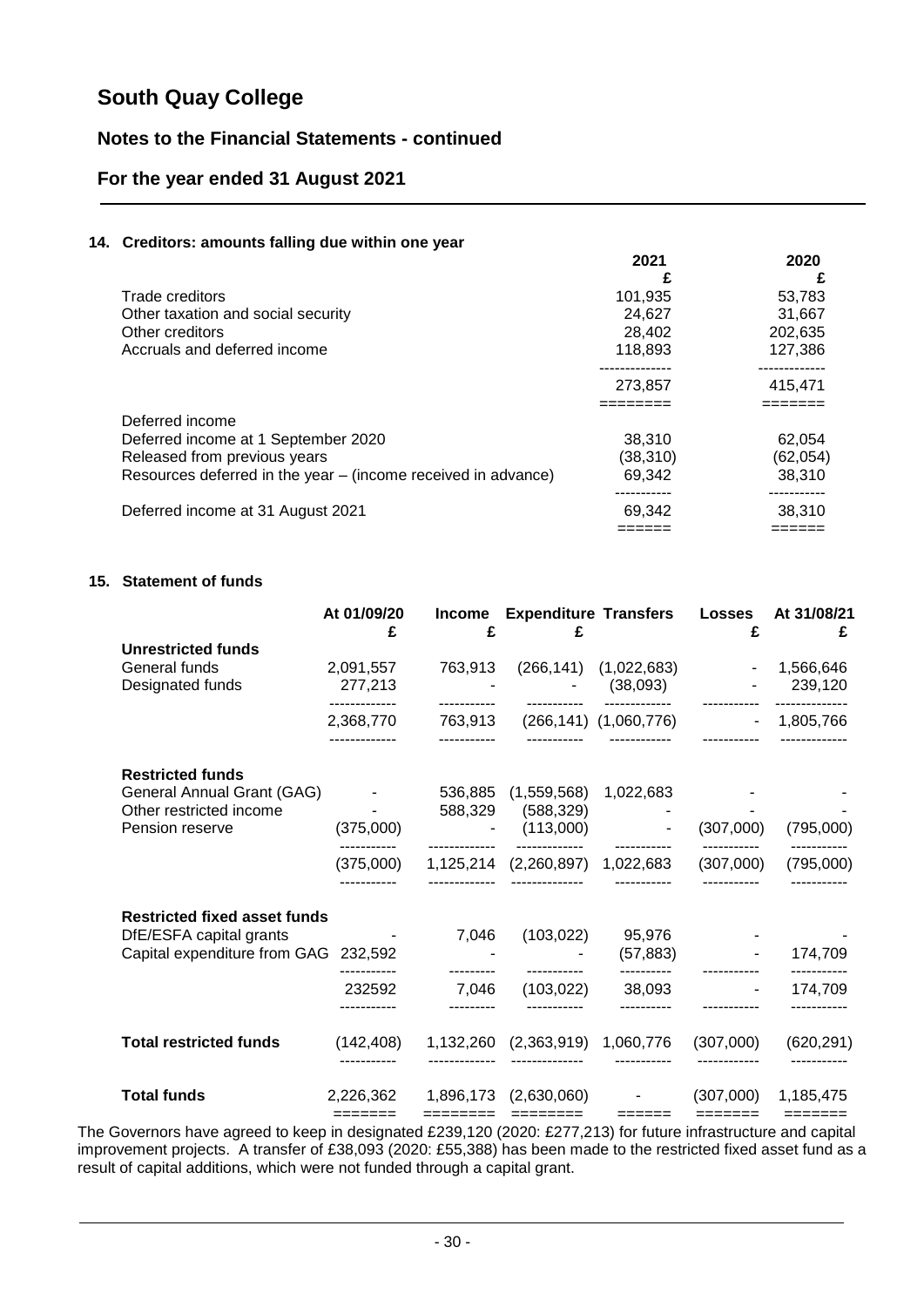### **Notes to the Financial Statements - continued**

### **For the year ended 31 August 2021**

### **16. Analysis of funds**

|                                                                | Unrestricted<br>General<br><b>Funds</b><br>2021<br>£ | Unrestricted<br>Designated<br><b>Funds</b><br>2021<br>£ | Restricted<br>Pension<br>Reserve<br>2021<br>£ | Restricted<br><b>Fixed Asset</b><br>Funds<br>2021<br>£ | Total<br>Funds<br>2021<br>£ | Total<br><b>Funds</b><br>2020<br>£ |
|----------------------------------------------------------------|------------------------------------------------------|---------------------------------------------------------|-----------------------------------------------|--------------------------------------------------------|-----------------------------|------------------------------------|
| Tangible fixed assets<br>Current assets                        | 1,840,503                                            | 239,120                                                 | ٠<br>٠                                        | 174.709                                                | 174.709<br>2,079,623        | 232,592<br>2,784,241               |
| Creditors due<br>within one year<br>Pension scheme liabilities | (273, 857)<br>۰                                      |                                                         | (795,000)                                     |                                                        | (273,857)<br>(795.000)      | (415, 471)<br>(375,000)            |
|                                                                | 1,566,646                                            | 239,120                                                 | (795,000)                                     | 174.709                                                | 1,185,475                   | 2,226,362                          |

### **17. Pension commitments**

### **Teachers' Pension Scheme**

The Teachers' Pension Scheme (TPS or scheme) is a statutory, unfunded, defined benefit occupational scheme, governed by the Teachers' Pensions Regulations 2010 (as amended), and the Teachers' Pension Scheme Regulations 2014 (as amended). These regulations apply to teachers in schools and other educational establishments, including academies, in England and Wales that are maintained by local authorities. In addition, teachers in many independent and voluntary-aided schools and teachers and lecturers in some establishments of further and higher education may be eligible for membership. Membership is automatic for full-time teachers and lecturers and, from 1 January 2007, automatic too for teachers and lecturers in part-time employment following appointment or a change of contract. Teachers and lecturers are able to opt out of the TPS.

### **The Teachers' Pension Budgeting and Valuation Account**

Although members may be employed by various bodies, their retirement and other pension benefits are set out in regulations made under the Superannuation Act (1972) and Public Service Pensions Act (2013) and are paid by public funds provided by Parliament. The TPS is an unfunded scheme and members contribute on a 'pay as you go' basis – contributions from members, along with those made by employers, are credited to the Exchequer under arrangements governed by the above Acts.

The Teachers' Pensions Regulations 2010 require an annual account, the Teachers' Pension Budgeting and Valuation Account, to be kept of receipts and expenditure (including the cost of pension increases). From 1 April 2001, the Account has been credited with a real rate of return, which is equivalent to assuming that the balance in the Account is invested in notional investments that produce that real rate of return.

### **Valuation of the Teachers' Pension Scheme**

The latest valuation of the Teachers' Pension Scheme has now taken place, in line with directions issued by HM Treasury and using membership data as at 31 March 2016. As a result of this valuation TPS employers have paid a contribution rate of 23.68% from September 2019 (this includes the administration levy of 0.8%). The timing of the implementation is to align its introduction with employers' budget planning cycles.

A copy of the latest valuation report can be found by following this link to [the Teachers' Pension Scheme website](https://www.teacherspensions.co.uk/news/employers/2019/04/teachers-pensions-valuation-report.aspx)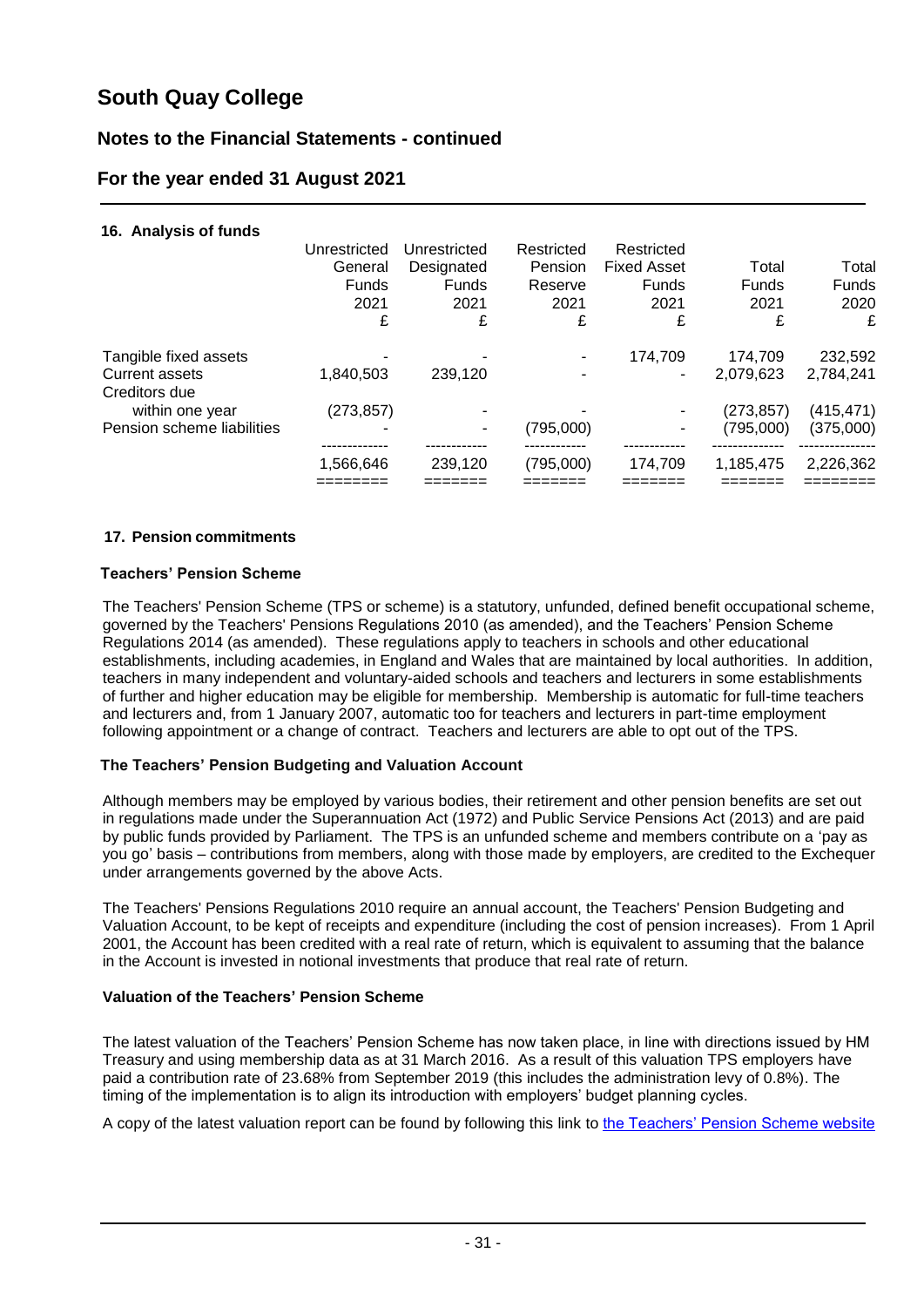### **Notes to the Financial Statements - continued**

### **For the year ended 31 August 2021**

### **17. Pension commitments (continued)**

### **Scheme changes**

The arrangements for a reformed Teachers' Pension Scheme, in line with the recommendations made by Lord Hutton, in particular the introduction of a Career Average Revalued Earnings (CARE) scheme, were implemented from 1 April 2015.

In December 2018, the Court of Appeal held that transitional protection provisions contained in the reformed judicial and firefighter pension schemes, introduced as part of public service pension reforms in 2015, gave rise to direct age discrimination and were therefore unlawful. The Supreme Court, in a decision made in June 2019, have rejected the Government's application for permission to appeal the Court of Appeal's ruling. The case will now be referred to an Employment Tribunal for a decision regarding the remedy which will need to be offered to those members of the two schemes who were subject of the age discrimination.

HM Treasury are clear that the ruling has implications for the other public service schemes, including the Teachers' Pension Scheme. Those implications are currently being considered and any impact on scheme costs is expected to be looked at within the next scheme valuation, which is currently scheduled to be based on April 2020 data and implemented in April 2023.

Under the definitions set out in FRS 102, the TPS is a multi-employer pension scheme. The trust has accounted for its contributions to the scheme as if it were a defined contribution scheme. The trust has set out above the information available on the scheme.

The employer pension costs paid to TPS in respect of the year ended 31 August amounted to £93,495, (2020: £65,673).

### **Local Government Pension Scheme**

The LGPS is a funded defined benefit pension scheme, with the assets held in separate trustee- administered funds. The total contribution made for the year ended 31 August 2021 was £65,668 (2020: £73,258), of which employer's contributions totalled £45,421 (2020: £54,826) and employees' contributions totalled £20,247 (2020: £18,432). The agreed contribution rates for future years are 21.1% for employers and between 5.5% -12.50%, depending on gross salary, for employees.

Parliament has agreed, at the request of the Secretary of State for Education, to a guarantee that, in the event of academy closure, outstanding Local Government Pension Scheme liabilities would be met by the Department for Education. The guarantee came into force on 18 July 2013.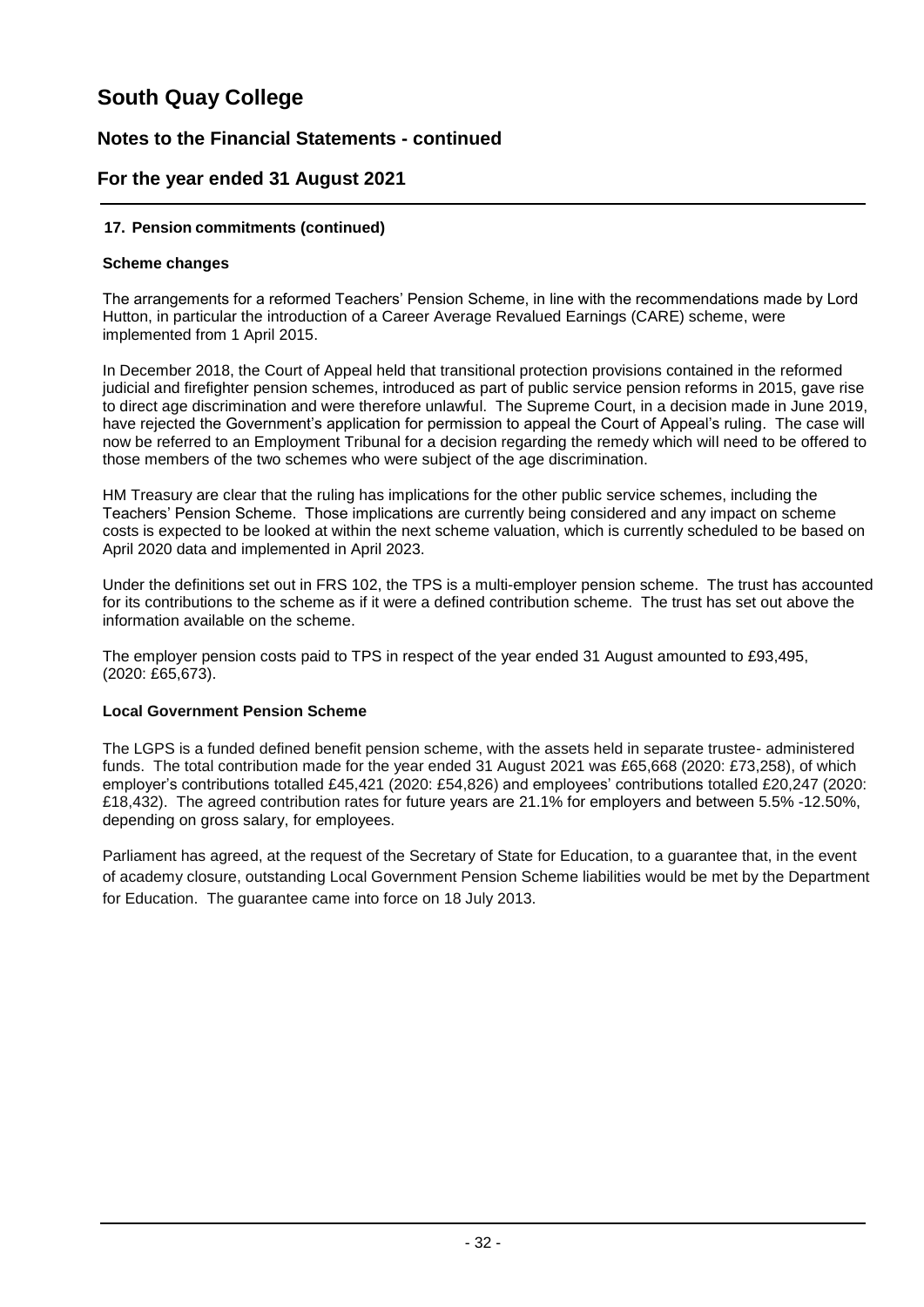### **Notes to the Financial Statements - continued**

### **For the year ended 31 August 2021**

### **17. Pension commitments (continued)**

### **Local Government Pension Scheme - continued**

### **Principal actuarial assumptions of LGPS**

|                                                                                                            | 2021              | 2020             |
|------------------------------------------------------------------------------------------------------------|-------------------|------------------|
|                                                                                                            | %                 | %                |
| Rate of increase in salaries                                                                               | 3.1               | 2.4              |
| Rate of increase for pensions in payment                                                                   | 2.9               | 2.2              |
| Discount rate for scheme liabilities<br>Inflation assumption (CPI)<br>Commutation of pensions to lump sums | 1.65<br>2.9<br>50 | 1.7<br>2.2<br>50 |

The current mortality assumptions include sufficient allowance for future improvements in mortality rates. The assumed life expectations on retirement age 65 are:

|                                                       | 2021<br>Years | 2020<br>years  |
|-------------------------------------------------------|---------------|----------------|
| <b>Retiring today</b>                                 |               |                |
| Males                                                 | 21.7          | 21.5           |
| Females                                               | 23.9          | 23.5           |
| Retiring in 20 years                                  |               |                |
| Males                                                 | 23.0          | 22.6           |
| Females                                               | 25.7          | 25.0           |
| The academy's share of the assets in the scheme were: |               |                |
|                                                       | 2021          | 2020           |
|                                                       | £'000         | £'000          |
| Equities                                              | 695           | 553            |
| <b>Bonds</b>                                          | 96            | 76             |
| Property                                              | 69            | 55             |
| Cash                                                  | 9             | $\overline{7}$ |
|                                                       |               |                |
| Total market value of assets at 31 August             | 869           | 691            |
|                                                       |               |                |

### **Amount recognised in the statement of financial activities**

|                                     | 2021  | 2020  |
|-------------------------------------|-------|-------|
|                                     | £'000 | £'000 |
| Current service cost                | (155) | (139) |
| Past service cost                   | $(-)$ | (13)  |
| Interest income                     | 12    | 12    |
| Interest cost                       | (20)  | (24)  |
|                                     |       |       |
| Total amount recognised in the SOFA | (163) | (165) |
|                                     |       |       |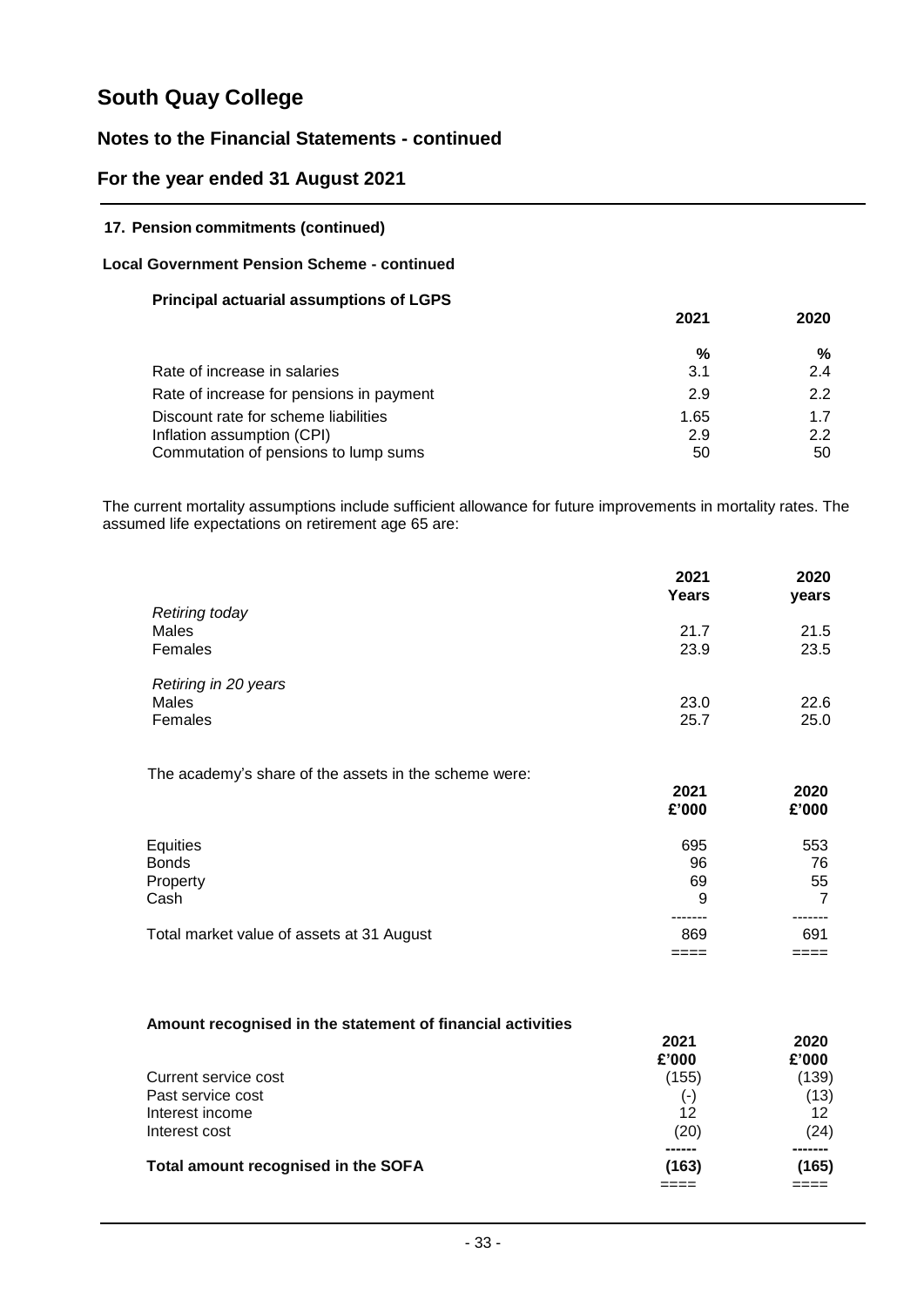### **Notes to the Financial Statements - continued**

### **For the year ended 31 August 2021**

### **17. Pension commitments (continued)**

### **Local Government Pension Scheme - continued**

### **Changes in the present value of defined benefit obligations were as follows:**

|                                       | 2021<br>£'000 | 2020<br>£'000 |
|---------------------------------------|---------------|---------------|
| As at I September                     | 1,066         | 1,189         |
| Total service cost                    | 155           | 152           |
| Interest cost                         | 20            | 24            |
| Employee contributions (on estimates) |               | 18            |
| Estimated benefits paid               | (3)           | (2)           |
| Actuarial loss/(gain)                 | 406           | (315)         |
|                                       |               |               |
| As at 31 August                       | 1,664         | 1,066         |
|                                       |               |               |

### **Changes in the fair value of academy's share of scheme assets:**

|                                       | 2021<br>£'000 | 2020<br>£'000 |
|---------------------------------------|---------------|---------------|
| As at 1 September                     | 691           | 556           |
| Interest income                       | 12            | 11            |
| Actuarial gain                        | 99            | 58            |
| Employer contributions (on estimates) | 50            | 50            |
| Employee contributions (on estimates) | 20            | 18            |
| Estimated benefits paid               | (3)           | (2)           |
|                                       |               |               |
| As at 31 August                       | 869           | 691           |
|                                       |               |               |

### **Movement in net defined liability during the year: 2021 2020 £'000 £'000** Fair value of plan assets at 31 August as above 869 869 691 Present value of plan liabilities (1,664) (1,066) -------- -------- Net pension scheme liability (795) (375) ===== =====